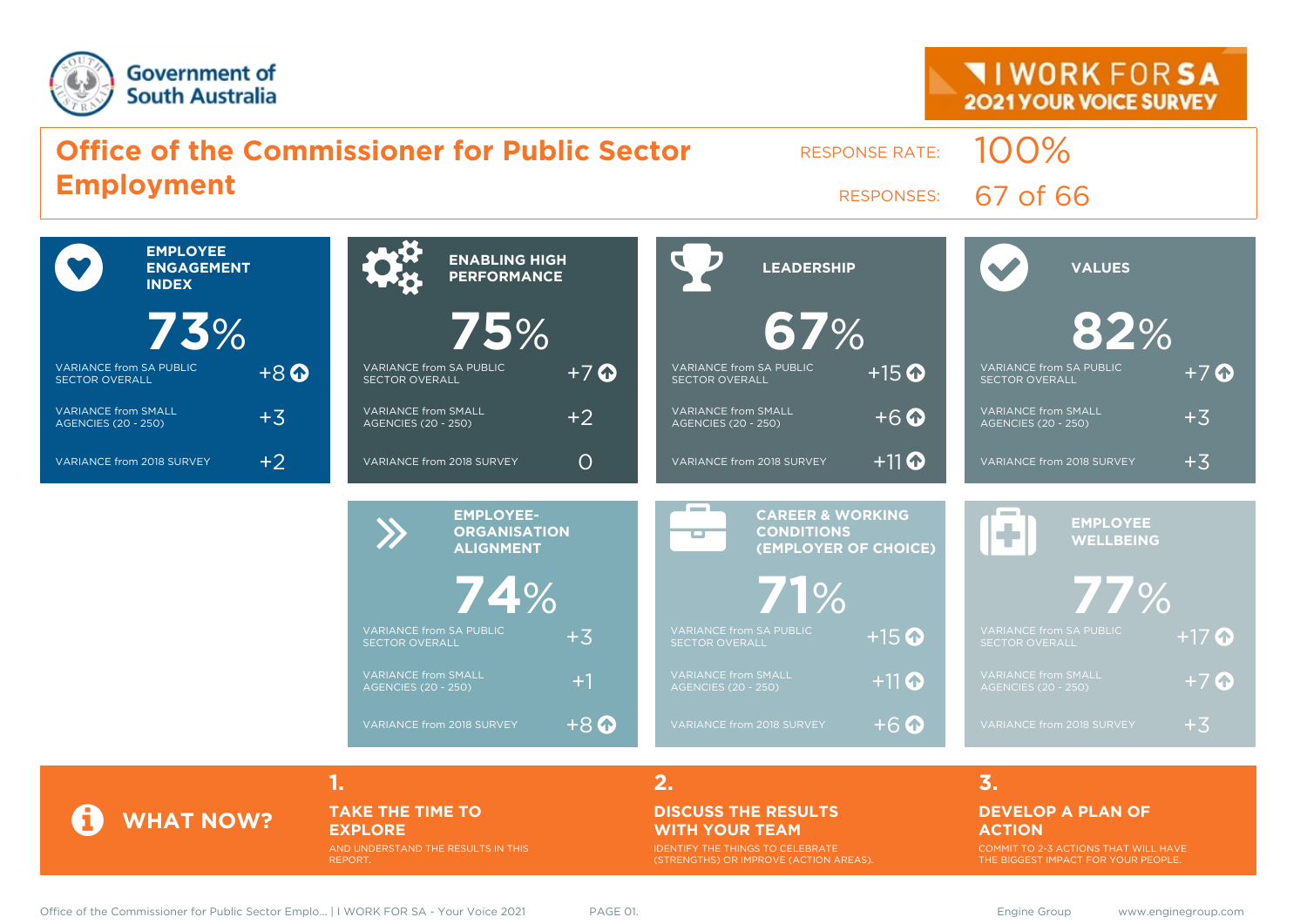### **TIPS & SUGGESTIONS**

### **UNDERSTANDING YOUR REPORT AND GETTING TO ACTION!**

THE SCORES ON THE FRONT PAGE GIVE YOU SOME SUMMARY INFORMATION. FIRST TAKE THE TIME TO FULLY UNDERSTAND THIS REPORT BEFORE SHARING WITH OTHERS.

# **01.**

**Take the time to digest the scores and identify the areas where you are performing well.**

These will tend to be high scores which are notably above any comparative scores. These should be celebrated. Share the good news with employees.

WHAT IS YOUR RESPONSE RATE? IF HIGH, THE RESULTS WILL BE REPRESENTATIVE OF THE VIEWS OF YOUR COLLEAGUES. IF LOW (<20%) TAKE CARE WHEN INTERPRETING THE RESULTS. ENCOURAGE ALL COLLEAGUES TO HELP WITH ACTION PLANNING AND HOPEFULLY THIS WILL ENCOURAGE THEM TO COMPLETE THE SURVEY NEXT TIME.

HOW DO YOUR SCORES COMPARE TO THE AVAILABLE COMPARISONS?

**ARE THERE ANY SCORES THAT ARE UNEXPECTED?**

### **Identify areas that need improvement. 02.**

These will be the lower scores, and/or those which are scoring notably below your comparators. Discuss these areas with your colleagues in focus groups or one-to-one discussions. Gather their thoughts and solutions before deciding actions to take.

**04.**

**impact on employee engagement.**

**Consider what actions could be taken which will have the greatest** 

It may be helpful to discuss with your manager or other colleagues (your peers, HR, subject matter experts) to share ideas before

developing plans for action.

There are lots of websites of ideas and case studies to give you further inspiration

and top tips.

Review the high neutral responses (lots of employees ticking 'neither agree nor disag **employees ticking 'neither agree nor disagree')**

> Ask your colleagues about their views to find out what is causing this uncertainty. More communication and involvement may help to shift them to a positive frame of mind.

> > Some actions may be 'quick wins' and short term. However, in most instances, you will need to think Some actions may be 'quick wins'<br>and short term. However, in most<br>instances, you will need to think<br>longer term.

**What do you want employees to be saying about their working lives in the future?**

**What should be put in place to achieve this?**

The 'All questions' pages show every question asked in positively (strongly agree + agree), neutrally (neither agree nor disagree) or negatively (disagree + strongly disagree). Look at how your positive score compares to your parent unit, and your last survey's results.

**Is there room for**  Is there room for<br>improvement?

Office of the Commissioner for Public Sector Emplo... | I WORK FOR SA - Your Voice 2021 PAGE 02. Engine Group www.enginegroup.com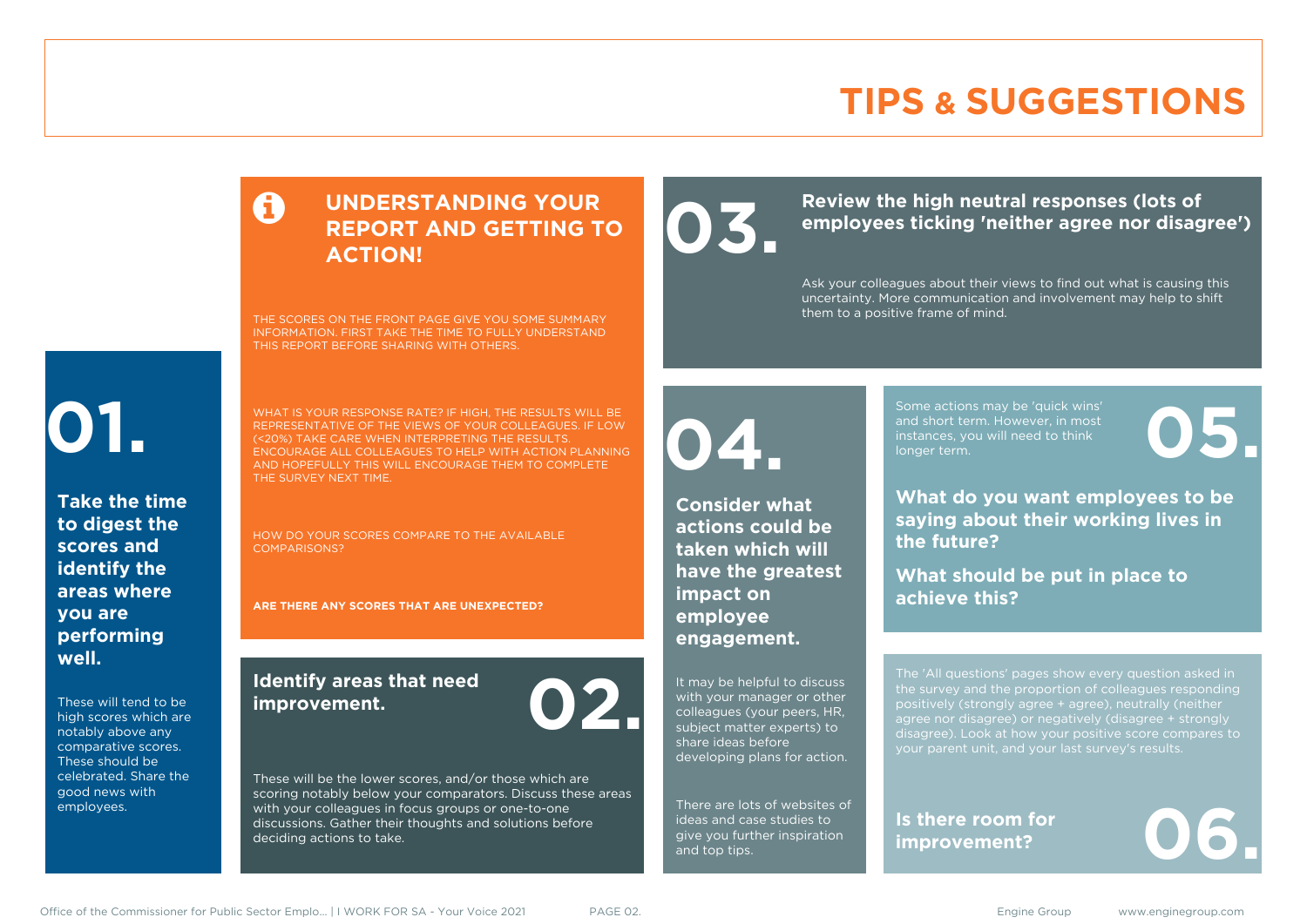### **WHAT'S NEXT**

### A

### **WHAT'S NEXT?**

SHARE RESULTS WITH YOUR PEOPLE.

SPEND TIME EXPLORING THE DRIVERS BEHIND THE SCORES WITH YOUR PEOPLE.

DISCUSS WITH THEM WHAT ACTIONS THEY FEEL SHOULD BE TAKEN WHICH WILL HAVE THE GREATEST IMPACT ON EMPLOYEE ENGAGEMENT.

AGREE ON A SMALL NUMBER OF IMPACTFUL ACTIONS.

AGREE HOW YOU WILL MEASURE THAT ACTIONS HAVE BEEN SUCCESSFUL.

**COMMUNICATE** PROGRESS AGAINST YOUR ACTIONS.

**71% of employees replied favourably to:**

# **'I believe action will be taken on the results from this survey by the sector.'**

VARIANCE FROM 2018 SURVEY

 $+8$ 

VARIANCE FROM SA PUBLIC SECTOR **OVERALL**  $+38$ 

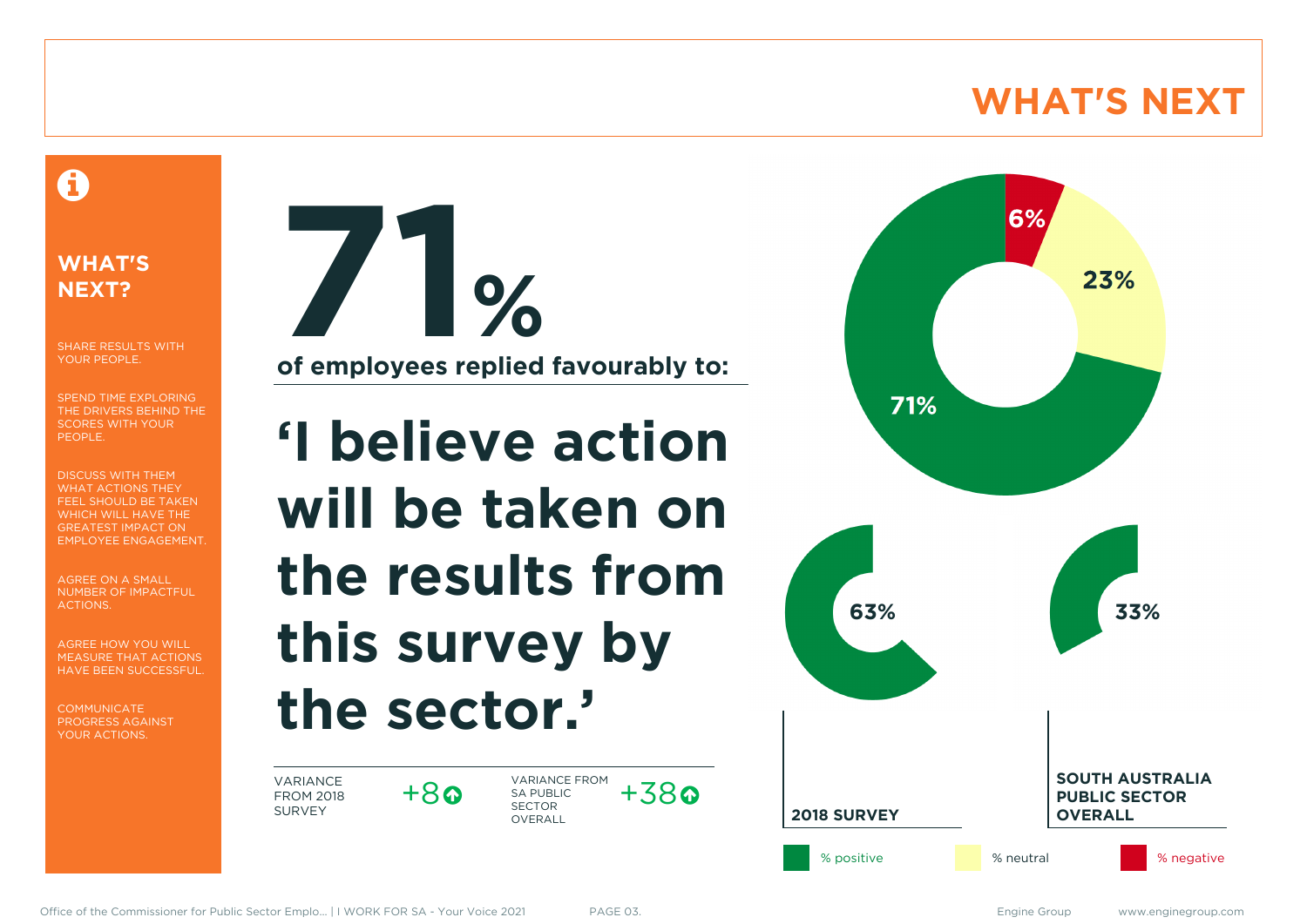### **HEADLINE SCORES**

**HIGHEST POSITIVE SCORING QUESTIONS % POSITIVE Q18a.** I believe my agency provided sufficient resources and arrangements to help me feel safe (e.g. physical distancing measures, working from home arrangements, face masks, hand sanitiser) **97**% **Q11g.** I understand how my work contributes to my agency's objectives **94**% **Q11b.** I understand what is expected of me to do well in my role **93**% **Q12b.** The people in my workgroup behave in an accepting manner towards people from diverse backgrounds **93**% **Q13d.** My manager gives me responsibility and holds me to account for what I deliver **92**% **HIGHEST NEUTRAL SCORING QUESTIONS % NEUTRAL Q14d.** Learning and development activities I have completed in the past 12 months have helped to improve my performance **38**% **Q16h.** I am confident in relating my agency's Reconciliation Action Plan to my work **35**% **Q16i.** I am satisfied with the cultural learning opportunities within my agency **35**% **Q13g.** My manager takes appropriate action to address underperformance within my workgroup **32**% **Q16f.** In my agency, recruitment and promotion decisions are fair **32**% \*Note: Agency specific questions have been excluded from the above rankings.

### **HIGHEST NEGATIVE SCORING QUESTIONS**

**Q11e.** The work processes we have in place allow me to be as productive as possible

**% NEGATIVE**

$$
\blacksquare
$$
 37%

**Q14g.** I am satisfied with the opportunities available for career development in my agency

**Q15g.** I feel that senior managers keep employees informed about what's going on

$$
\begin{array}{|c|c|c|c|c|c|c|c|c|}\n\hline\n & & 24\n\end{array}
$$

**Q17c.** I feel the level of stress in my job is appropriate

| <u>— т</u> |  |
|------------|--|
|------------|--|

**Q17e.** I feel comfortable discussing my mental health and wellbeing with my manager

|  | 20% |
|--|-----|
|  |     |

#### **A** FIND YOUR **HIGHEST SCORES THESE QUESTIONS ARE YOUR HIGHEST SCORING.** WHAT ARE EMPLOYEES MOST POSITIVE ABOUT? **(STRENGTHS)** WHAT ARE EMPLOYEES MOST NEUTRAL ABOUT? WHERE A LOT OF EMPLOYEES ARE RESPONDING 'NEITHER AGREE NOR DISAGREE' (% NEUTRAL), THIS MAY INDICATE MIXED VIEWS OR INCONSISTENT **EXPERIENCES (AREAS OF POTENTIAL)** WHAT ARE EMPLOYEES MOST NEGATIVE ABOUT? **(AREAS OF CONCERN)**

Office of the Commissioner for Public Sector Emplo... | I WORK FOR SA - Your Voice 2021 PAGE 04. 
<br>
PAGE 04.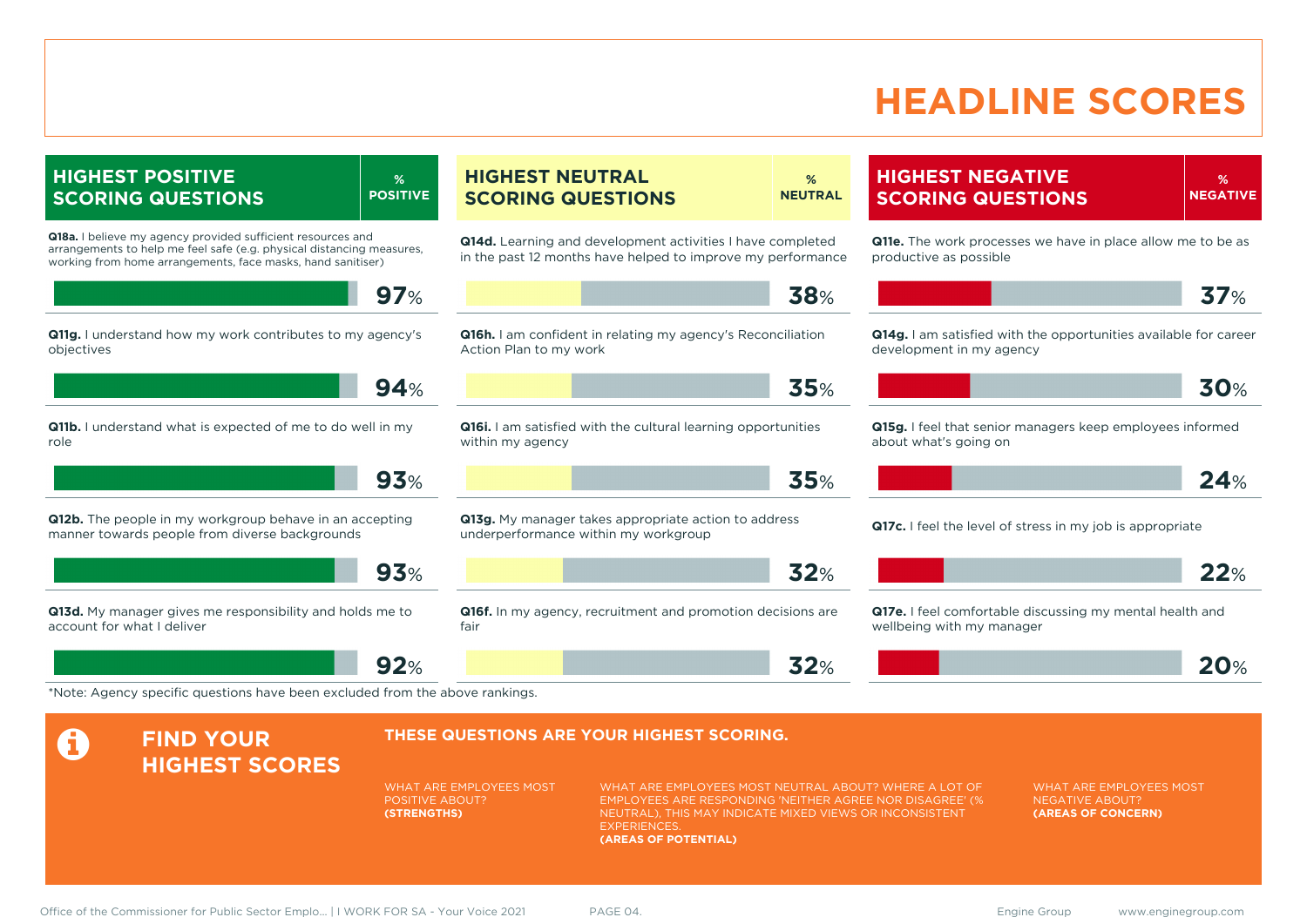### **EMPLOYEE ENGAGEMENT**

0

### **HOW ENGAGED IS YOUR TEAM?**

THESE RESULTS PROVIDE A MEASURE OF ENGAGEMENT FOR YOUR TEAM.

THE ENGAGEMENT SCORE TELLS US THE EXTENT TO WHICH YOUR PEOPLE ARE PROUD TO WORK HERE, WOULD RECOMMEND IT, INTEND TO STAY, AND STRIVE TO GO ABOVE AND BEYOND (SAY, STAY AND STRIVE).

THERE'S A LOT OF EVIDENCE TO SHOW A STRONG LINK BETWEEN ENGAGED COLLEAGUES AND IMPROVED BUSINESS PERFORMANCE.

|               | <b>YOUR</b><br><b>EMPLOYEE</b><br>1.5%<br><b>ENGAGEMENT</b><br><b>SCORE</b> | <b>RESPONSE SCALE</b> |    |          | %<br><b>POSITIVE</b> | <b>VARIANCE</b><br><b>FROM</b><br>2018<br><b>SURVEY</b><br>$+2$ | <b>VARIANCE</b><br><b>FROM SA</b><br><b>PUBLIC</b><br><b>SECTOR</b><br><b>OVERALL</b><br>$+8$ <sup><math>\odot</math></sup> | <b>VARIANCE</b><br><b>FROM SMALL</b><br>AGENCIES (20 -<br>250)<br>$+3$ |
|---------------|-----------------------------------------------------------------------------|-----------------------|----|----------|----------------------|-----------------------------------------------------------------|-----------------------------------------------------------------------------------------------------------------------------|------------------------------------------------------------------------|
|               | Q27d. lam proud to tell others I work for my agency                         | 39                    | 38 | 15       | 77%                  | $-1$                                                            | $+10$ $\odot$                                                                                                               | $\circ$                                                                |
| <b>SAY</b>    | Q27e. I would recommend my agency as a good place<br>to work                | 29                    | 35 | 26<br>8  | <b>64%</b>           | $+2$                                                            | $+6$ $\odot$                                                                                                                | $\circ$                                                                |
| <b>STAY</b>   | Q27b. I feel a strong personal attachment to my agency                      | 30                    | 39 | 18       | <b>70%</b>           | $+11$                                                           | $+8$ <sup><math>\odot</math></sup>                                                                                          | $-2$                                                                   |
| <b>STRIVE</b> | <b>Q27a.</b> My agency really inspires me to do the best work<br>every day  | 29                    | 48 | 8 <br>15 | 77%                  | $+10$ <sup>O</sup>                                              | $+21$ <sup>O</sup>                                                                                                          | $+12$                                                                  |
|               | Q27c. My agency motivates me to help it achieve its<br>objectives           | 30                    | 44 | $12$ 14  | 74%                  | $+4$                                                            | $+21$ <sup><math>\odot</math></sup>                                                                                         | $+11$                                                                  |



Office of the Commissioner for Public Sector Emplo... | I WORK FOR SA - Your Voice 2021 PAGE 05. The Same Commissioner for Public Sector Emplo... | I WORK FOR SA - Your Voice 2021 PAGE 05.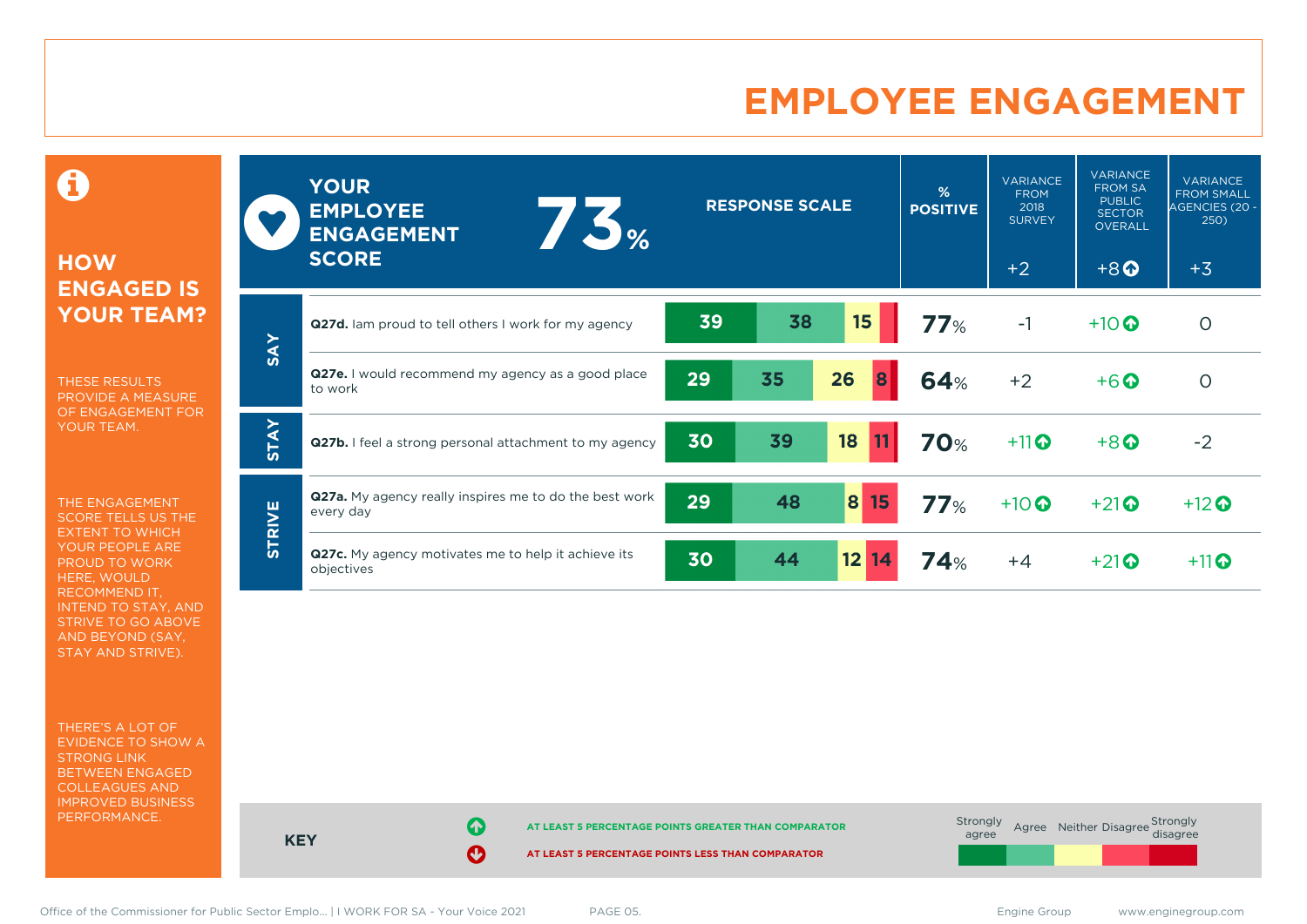# **KEY QUESTIONS TO FOCUS ON**

|                                                                                                                                                                                                                                            | AT LEAST 5 PERCENTAGE POINTS LESS<br>AT LEAST 5 PERCENTAGE POINTS<br>$\bullet$<br><b>THAN COMPARATOR</b><br><b>GREATER THAN COMPARATOR</b>   | %<br><b>POSITIVE</b> | <b>VARIANCE</b><br><b>FROM</b><br>2018<br><b>SURVEY</b> | <b>VARIANCE FROM</b><br><b>SA PUBLIC</b><br><b>SECTOR OVERALL</b> | <b>VARIANCE FROM</b><br>SMALL AGENCIES<br>$(20 - 250)$ |
|--------------------------------------------------------------------------------------------------------------------------------------------------------------------------------------------------------------------------------------------|----------------------------------------------------------------------------------------------------------------------------------------------|----------------------|---------------------------------------------------------|-------------------------------------------------------------------|--------------------------------------------------------|
| <b>WHAT TO</b><br><b>FOCUS ON?</b>                                                                                                                                                                                                         | <b>Q11c.</b> I believe strongly in the purpose and<br>objectives of my agency                                                                | 85%                  | $+1$                                                    | $+5$ $\odot$                                                      | $-3$                                                   |
| THESE QUESTIONS HAVE<br><b>BEEN IDENTIFIED THROUGH</b><br>STATISTICAL ANALYSIS AS<br><b>HAVING THE STRONGEST</b><br><b>INFLUENCE ON YOUR</b><br><b>EMPLOYEE ENGAGEMENT</b><br>SCORE.                                                       | Q11h. I think it is safe to speak up and challenge<br>the way things are done in this agency                                                 | 61%                  | $+50$                                                   | $+13$ <sup><math>\odot</math></sup>                               | $+8$                                                   |
| <b>IF YOU FOCUS ON</b><br><b>IMPROVING THE LOWER</b><br><b>SCORING QUESTIONS AND</b><br><b>MAINTAINING THE HIGHER</b><br><b>SCORING QUESTIONS, IT</b><br><b>WILL HAVE THE BIGGEST</b><br><b>IMPACT ON YOUR</b><br><b>ENGAGEMENT SCORE.</b> | <b>Q16b.</b> My agency focuses on improving the work<br>we do                                                                                | <b>86%</b>           | $+15$ <sup><math>\odot</math></sup>                     | $+21$                                                             | $+14$ Q                                                |
| SEE APPENDIX A -<br>METHODOLOGY FOR MORE<br><b>INFORMATION ON HOW</b><br><b>THIS STATISTICAL</b><br>ANALYSIS WAS DONE.                                                                                                                     | Q13e. I have confidence in the decisions my<br>manager makes                                                                                 | <b>76%</b>           | $-50$                                                   | $+7$                                                              | $\left( \begin{array}{c} 1 \end{array} \right)$        |
| DEVELOP ACTIONS AND<br><b>ACTIVITIES TO ADDRESS</b><br>THESE QUESTIONS TO<br><b>IMPROVE THE EXPERIENCE</b><br><b>EMPLOYEES HAVE AT</b><br><b>WORK AND DRIVE HIGHER</b><br>PERFORMANCE.                                                     | <b>Q16c.</b> When things go wrong, my agency uses<br>this as an opportunity to review, learn, and<br>improve the management of similar risks | <b>58%</b>           | $+11$                                                   | $+2$                                                              | -2                                                     |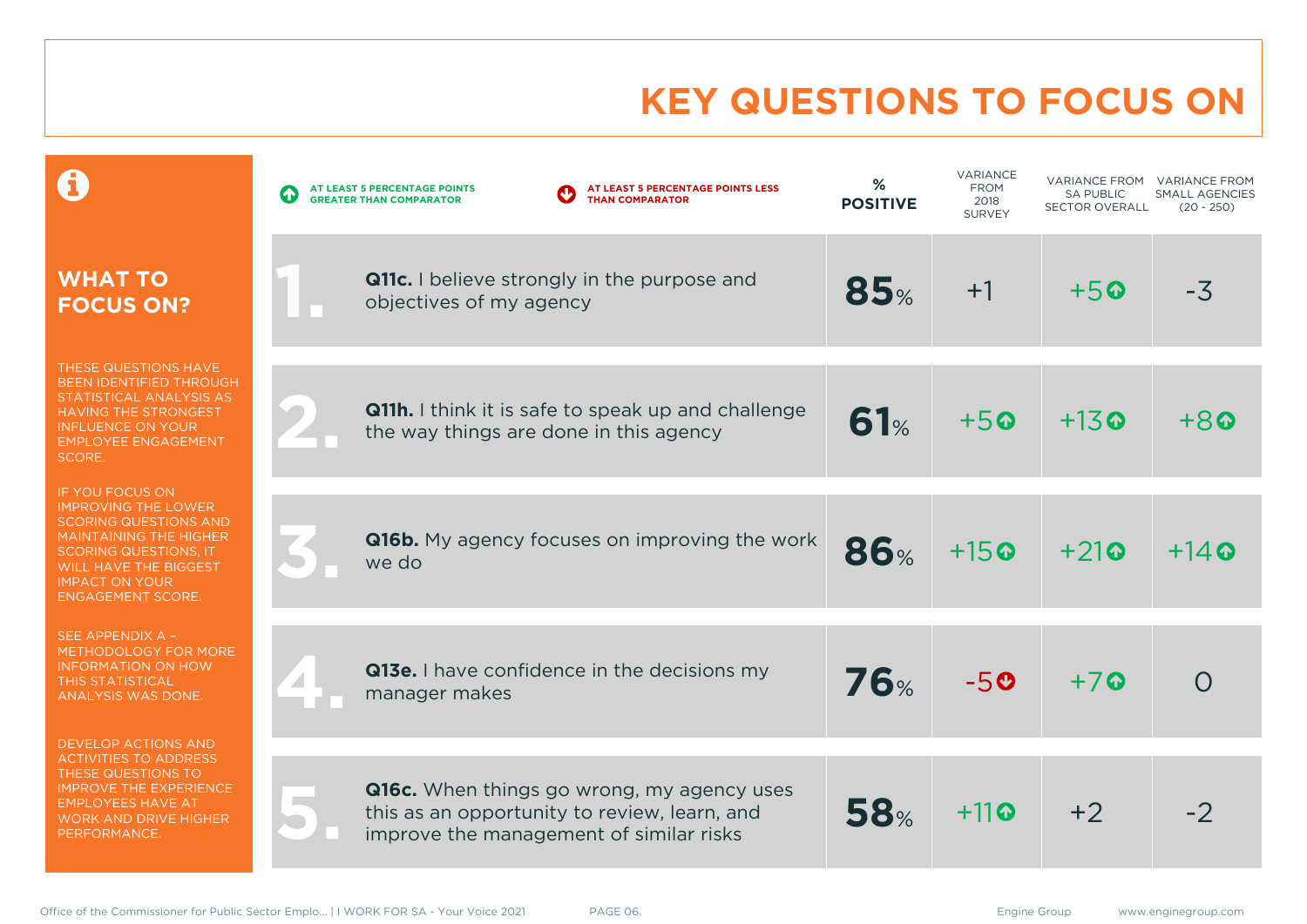### **ENABLING HIGH PERFORMANCE**

 $\mathbf \Theta$ 

#### **EXPLORE THE QUESTIONS MAKING UP EACH INDEX**

THE HIGH PERFORMANCE INDEX MEASURES THE EXTENT TO WHICH MANAGERS ENABLE HIGH PERFORMANCE WITHIN TEAMS THROUGH IDEAS GENERATION, RECOGNITION, **PERFORMANCE** MANAGEMENT, FEEDBACK AND BEHAVIOURS.

THE WAY MANAGERS INTERACT WITH TEAM MEMBERS HAS A BIG IMPACT ON INDIVIDUAL AND TEAM PERFORMANCE.

WHAT IS WORKING WELL?

WHAT AREAS DO YOU NEED TO FOCUS ON?

| ENABLING HIGH<br>PERFORMANCE<br><b>75%</b>                                                                                   |                    | <b>RESPONSE SCALE</b> |      | %<br><b>POSITIVE</b> | <b>VARIANCE</b><br><b>FROM</b><br>2018<br><b>SURVEY</b> | <b>VARIANCE</b><br><b>FROM SA</b><br><b>PUBLIC</b><br><b>SECTOR</b><br>OVERALL | <b>VARIANCE</b><br><b>FROM SMALL</b><br><b>AGENCIES (20</b><br>$-250$ |
|------------------------------------------------------------------------------------------------------------------------------|--------------------|-----------------------|------|----------------------|---------------------------------------------------------|--------------------------------------------------------------------------------|-----------------------------------------------------------------------|
|                                                                                                                              |                    |                       |      |                      | $\circ$                                                 | $+7$ $\Omega$                                                                  | $+2$                                                                  |
| Q13a. My manager encourages us to come up with new or<br>better ways of doing things                                         | 44                 | 35                    | 9 11 | <b>79%</b>           | $-1$                                                    | $+10$ $\odot$                                                                  | $+2$                                                                  |
| Q13b. My manager listens to what I have to say                                                                               | 50                 | 29                    | 12B  | <b>79%</b>           | $-7o$                                                   | $+5$ <sup><math>\odot</math></sup>                                             | $-2$                                                                  |
| Q13c. My manager treats me with respect                                                                                      | 48                 | 30                    | 17   | 79%                  | $-5o$                                                   | $-1$                                                                           | $-6o$                                                                 |
| Q13d. My manager gives me responsibility and holds me<br>to account for what I deliver                                       | 47                 | 45                    |      | 92%                  | $+10$ <sup>O</sup>                                      | $+11$ $\odot$                                                                  | $+5$ <sup><math>\odot</math></sup>                                    |
| Q13e. I have confidence in the decisions my manager<br>makes                                                                 | 44                 | 32<br>14              | 9    | <b>76%</b>           | $-5o$                                                   | $+7$ $\odot$                                                                   | $\circ$                                                               |
| Q13f. My manager recognises and acknowledges when I<br>have done my job well                                                 | 42                 | 39                    | 14   | 82%                  | $+2$                                                    | $+13$ <sup>O</sup>                                                             | $+4$                                                                  |
| Q14b. In the last 12 months I received useful feedback on<br>my work to enable me to deliver required results                | 39                 | 36                    | 18   | <b>76%</b>           | $+3$                                                    | $+11$ $\odot$                                                                  | $+5$ <sup>O</sup>                                                     |
| Q14c. My performance is assessed against clear criteria                                                                      | 33                 | 20<br>36              |      | <b>70%</b>           | $+3$                                                    | $+12$ <sup>O</sup>                                                             | $+10$ $\odot$                                                         |
| Q14d. Learning and development activities I have<br>completed in the past 12 months have helped to improve<br>my performance | $ 12\rangle$<br>36 | 38                    |      | 48%                  | $-4$                                                    | $-7$ $\odot$                                                                   | $\circ$                                                               |

**AT LEAST 5 PERCENTAGE POINTS GREATER THAN COMPARATOR** 

**AT LEAST 5 PERCENTAGE POINTS LESS THAN COMPARATOR** 

| Strongly<br>agree |  | Agree Neither Disagree Strongly<br>disagree |
|-------------------|--|---------------------------------------------|
|                   |  |                                             |

**KEY**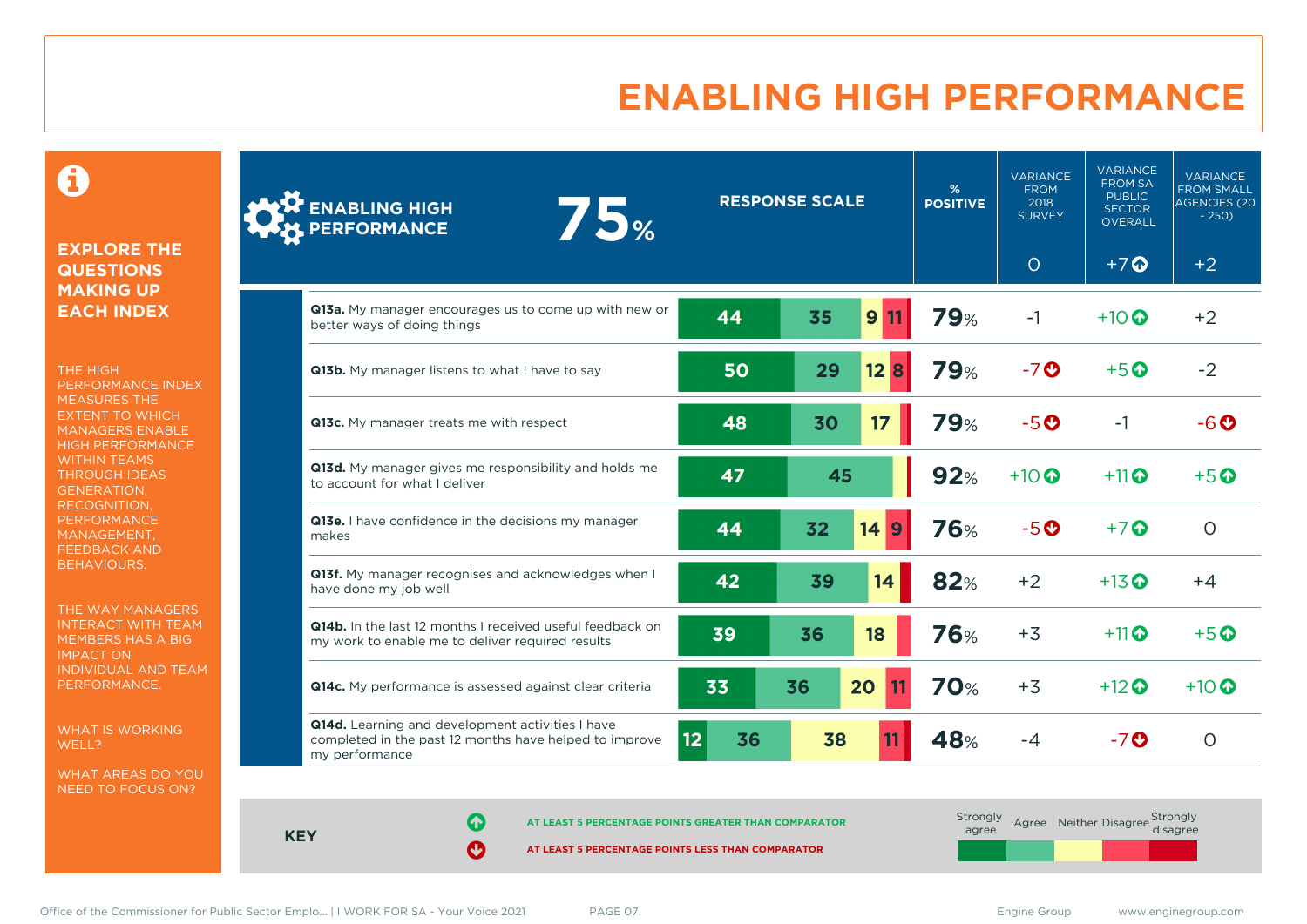### **ENABLING HIGH PERFORMANCE**

Ô

#### **EXPLORE THE QUESTIONS MAKING UP EACH INDEX**

THE HIGH PERFORMANCE INDEX MEASURES THE EXTENT TO WHICH MANAGERS ENABLE HIGH PERFORMANCE WITHIN TEAMS THROUGH IDEAS GENERATION, RECOGNITION, PERFORMANCE MANAGEMENT, FEEDBACK AND BEHAVIOURS.

THE WAY MANAGERS INTERACT WITH TEAM MEMBERS HAS A BIG IMPACT ON INDIVIDUAL AND TEAM PERFORMANCE.

WHAT IS WORKING WELL?

WHAT AREAS DO YOU NEED TO FOCUS ON?

| <b>ALLA</b> ENABLING HIGH<br>PERFORMANCE                                                                                                            | <b>75%</b> |    | <b>RESPONSE SCALE</b> |    |         | %<br><b>POSITIVE</b> | <b>VARIANCE</b><br><b>FROM</b><br>2018<br><b>SURVEY</b><br>$\circ$ | <b>VARIANCE</b><br><b>FROM SA</b><br><b>PUBLIC</b><br><b>SECTOR</b><br><b>OVERALL</b><br>$+7$ $\Omega$ | <b>VARIANCE</b><br><b>FROM SMALL</b><br><b>AGENCIES (20)</b><br>$-250$<br>$+2$ |
|-----------------------------------------------------------------------------------------------------------------------------------------------------|------------|----|-----------------------|----|---------|----------------------|--------------------------------------------------------------------|--------------------------------------------------------------------------------------------------------|--------------------------------------------------------------------------------|
|                                                                                                                                                     |            |    |                       |    |         |                      |                                                                    |                                                                                                        |                                                                                |
| Q14e. My manager openly demonstrates commitment to<br>enhancing performance                                                                         |            | 36 | 36                    |    | 18<br>8 | 73%                  | $\circ$                                                            | $+9$ $\odot$                                                                                           | $+4$                                                                           |
| <b>Q14f.</b> My overall experience of performance and<br>development conversations in my agency have been<br>useful for my growth                   |            | 27 | 33                    | 20 | 20      | 61%                  | $-2$                                                               | $+7$ $\odot$                                                                                           | $+6$ $\odot$                                                                   |
| <b>Q19b.</b> How often do you feel that your manager acts in<br>accordance with the South Australia Public Sector Values in their<br>everyday work? |            | 53 |                       | 32 | 14      | <b>85%</b>           | $+2$                                                               | $+6\Omega$                                                                                             |                                                                                |

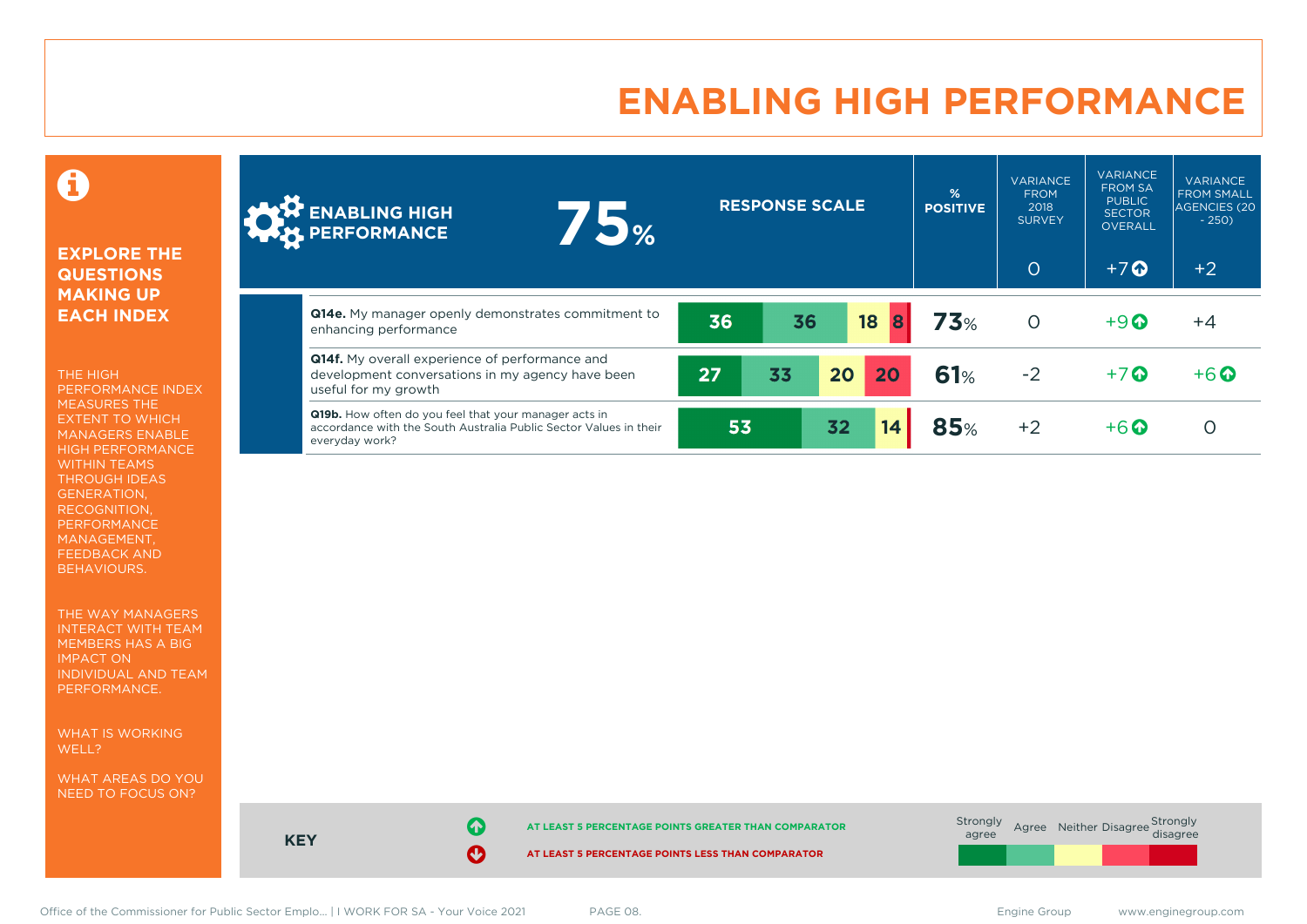### **LEADERSHIP**

0

#### **EXPLORE THE QUESTIONS MAKING UP EACH INDEX**

THE LEADERSHIP INDEX MEASURES PERCEPTIONS OF HOW EFFECTIVELY SENIOR LEADERS (IE. EXECUTIVES AND **EXECUTIVE** DIRECTORS) COMMUNICATE THEIR VISION FOR THE AGENCY, ENABLE ADVANCEMENT AND AND INSPIRE THEIR PEOPLE THROUGH THEIR ACTIONS AND BEHAVIOURS.

LOOK AT HOW YOUR POSITIVE SCORE COMPARES TO THE AVAILABLE COMPARISONS.

| <b>67%</b><br><b>EADERSHIP</b>                                                                                                                                   | <b>RESPONSE SCALE</b> |    | %<br><b>POSITIVE</b> | <b>VARIANCE</b><br><b>FROM</b><br>2018<br><b>SURVEY</b> | <b>VARIANCE</b><br><b>FROM SA</b><br><b>PUBLIC</b><br><b>SECTOR</b><br><b>OVERALL</b> | <b>VARIANCE</b><br><b>FROM SMALL</b><br>AGENCIES (20<br>$-250$ |                                     |                                     |
|------------------------------------------------------------------------------------------------------------------------------------------------------------------|-----------------------|----|----------------------|---------------------------------------------------------|---------------------------------------------------------------------------------------|----------------------------------------------------------------|-------------------------------------|-------------------------------------|
|                                                                                                                                                                  |                       |    |                      |                                                         |                                                                                       | $+11$ <sup>O</sup>                                             | $+15$ <sup>O</sup>                  | $+6$ <sup><math>\odot</math></sup>  |
| Q15a. I believe senior managers provide clear direction<br>for the future of the agency                                                                          | 21                    | 41 | 20                   | 17                                                      | 62%                                                                                   | $+13$ <sup>O</sup>                                             | $+15$ <sup>O</sup>                  | $+4$                                |
| Q15b. I feel that senior managers effectively lead and<br>manage change                                                                                          | 17                    | 33 | 30                   | 18                                                      | <b>50%</b>                                                                            | $+7$ $\odot$                                                   | $+6\Omega$                          | $-1$                                |
| Q15c. I feel that senior managers model the behaviours<br>expected of employees                                                                                  | 22                    | 37 | 23                   | 14                                                      | <b>58%</b>                                                                            | $+14$ $\odot$                                                  | $+9$ $\odot$                        | $+3$                                |
| Q15e. Senior managers in my agency are genuinely<br>supportive of career advancement of women                                                                    | 39                    |    | 35                   | 21                                                      | 74%                                                                                   | $+8$ <sup><math>\odot</math></sup>                             | $+17$ $\odot$                       | $+9$ <sup><math>\odot</math></sup>  |
| Q15f. Senior managers promote collaboration between<br>my agency and other agencies or organisations we work<br>with                                             | 27                    |    | 52                   | 20                                                      | <b>79%</b>                                                                            | $+9$                                                           | $+28$ <sup><math>\odot</math></sup> | $+14$ $\odot$                       |
| Q15g. I feel that senior managers keep employees<br>informed about what's going on                                                                               | 23                    | 32 | 21                   | 23                                                      | <b>55%</b>                                                                            | $+8$ $\odot$                                                   | $+9$ $\odot$                        | $-2$                                |
| Q16b. My agency focuses on improving the work we do                                                                                                              | 26                    |    | 61                   | 14                                                      | <b>86%</b>                                                                            | $+15$ <sup>O</sup>                                             | $+21$ <sup><math>\odot</math></sup> | $+14$ <sup><math>\odot</math></sup> |
| Q16f. In my agency, recruitment and promotion decisions<br>are fair                                                                                              | 24                    | 33 | 32                   | 8                                                       | <b>58%</b>                                                                            | $+10$ $\odot$                                                  | $+13$ <sup>O</sup>                  | $+7$ $\odot$                        |
| Q19c. How often do you feel that the senior leaders in your<br>agency act in accordance with the South Australia Public Sector<br>Values in their everyday work? | 33                    |    | 44                   | 21                                                      | 77%                                                                                   | $+15$ <sup>O</sup>                                             | $+13$ $\odot$                       | $+6$ $\Omega$                       |

**KEY**

**AT LEAST 5 PERCENTAGE POINTS GREATER THAN COMPARATOR**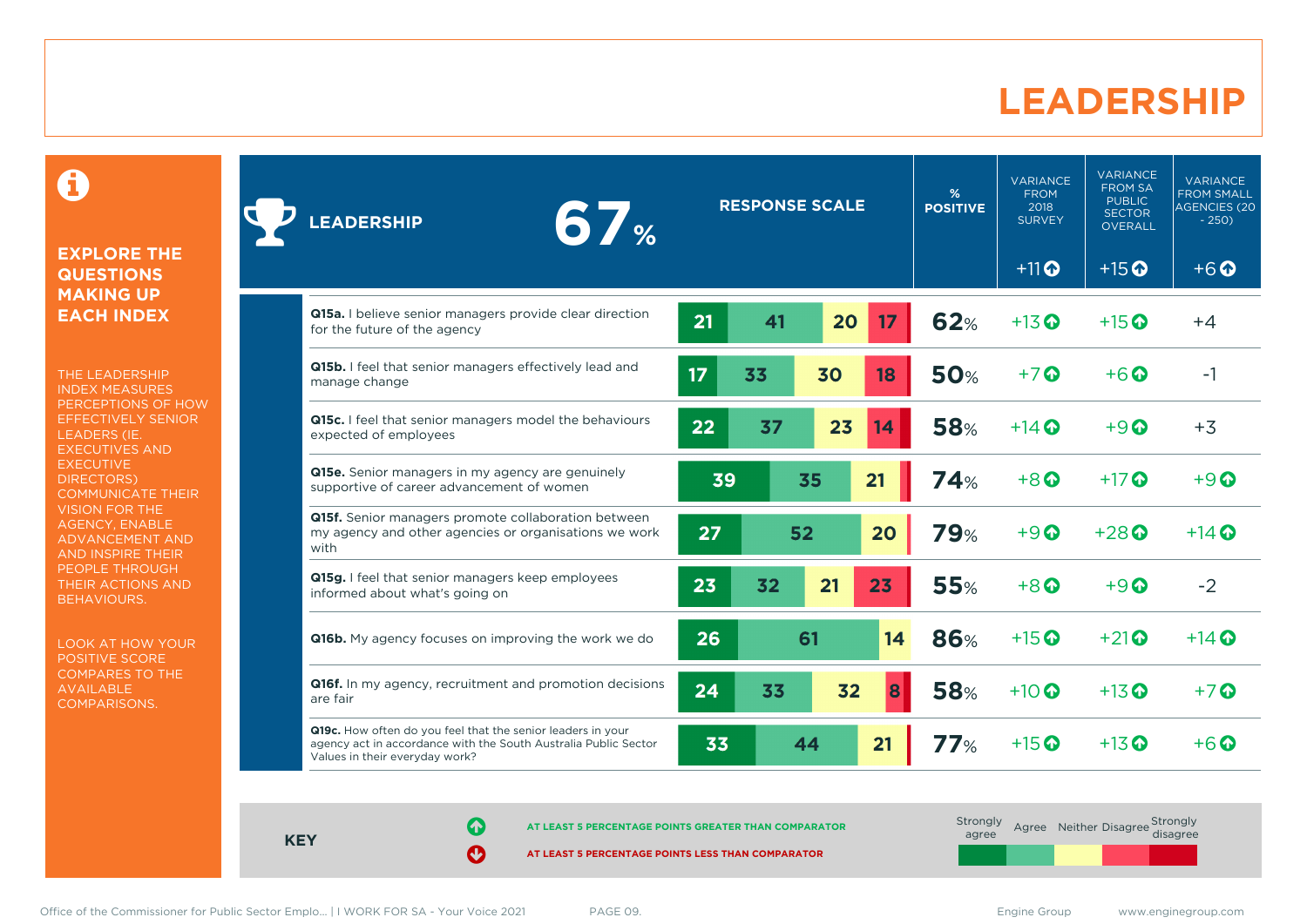### **VALUES**

0

#### **EXPLORE THE QUESTIONS MAKING UP EACH INDEX**

THE VALUES INDEX MEASURES THE EXTENT TO WHICH WE DEMONSTRATE THE SOUTH AUSTRALIAN PUBLIC SECTOR VALUES IN OUR DAY-TO-DAY WORK AND **WHEN** COLLABORATING WITH OTHERS.

THE SA PUBLIC SECTOR VALUES HAVE BEEN DEVELOPED TO MAKE IT EASIER FOR THE SECTOR TO WORK TOGETHER BY SETTING A CONSISTENT SET OF BEHAVIOURS AND PRACTICES FOR ALL EMPLOYEES.

| <b>82%</b><br><b>VALUES</b>                                                                                                                           |    | <b>RESPONSE SCALE</b> |                 | $\frac{9}{6}$<br><b>POSITIVE</b> | <b>VARIANCE</b><br><b>FROM</b><br>2018<br><b>SURVEY</b> | <b>VARIANCE</b><br><b>FROM SA</b><br><b>PUBLIC</b><br><b>SECTOR</b><br>OVERALL | <b>VARIANCE</b><br><b>FROM SMALL</b><br><b>AGENCIES (20)</b><br>$-250$ |
|-------------------------------------------------------------------------------------------------------------------------------------------------------|----|-----------------------|-----------------|----------------------------------|---------------------------------------------------------|--------------------------------------------------------------------------------|------------------------------------------------------------------------|
|                                                                                                                                                       |    |                       |                 |                                  | $+3$                                                    | $+7$ <sup>O</sup>                                                              | $+3$                                                                   |
| Q12a. People in my workgroup treat each other with<br>respect                                                                                         | 37 | 48                    | 12              | 85%                              | $+4$                                                    | $+11$ $\odot$                                                                  | $+5$ $\odot$                                                           |
| <b>Q12b.</b> The people in my workgroup behave in an<br>accepting manner towards people from diverse<br>backgrounds                                   | 48 | 45                    | $\overline{7}$  | 93%                              | $+4$                                                    | $+9$ <sup><math>\odot</math></sup>                                             | $+5$ <sup><math>\odot</math></sup>                                     |
| Q12c. People in my workgroup are honest, open and<br>transparent in their dealings with each other                                                    | 33 | 45                    | 19              | <b>78%</b>                       | $+11$                                                   | $+13$ <sup>O</sup>                                                             | $+7$ Q                                                                 |
| Q12e. People in my workgroup are committed to<br>workplace safety                                                                                     | 45 | 45                    | 10              | 90%                              | $+1$                                                    | $+6$ $\odot$                                                                   | $+2$                                                                   |
| Q12f. People in my workgroup work effectively with other<br>workgroups in my agency to deliver services to our<br>customers                           | 36 | 36                    | 18<br><b>10</b> | 72%                              | $-11$ O                                                 | $-6o$                                                                          | $-8o$                                                                  |
| Q16a. In my workplace, people take responsibility for<br>their decisions and actions                                                                  | 20 | 45                    | 24              | <b>65%</b>                       | $+2$                                                    | $+4$                                                                           | $+5$ $\odot$                                                           |
| Q19a. How often do you feel that your agency colleagues act in<br>accordance with the South Australia Public Sector Values in their<br>everyday work? | 33 | 58                    | 9               | 91%                              | $+13$ <sup>O</sup>                                      | $+13$ <sup>O</sup>                                                             | $+8$ $\odot$                                                           |

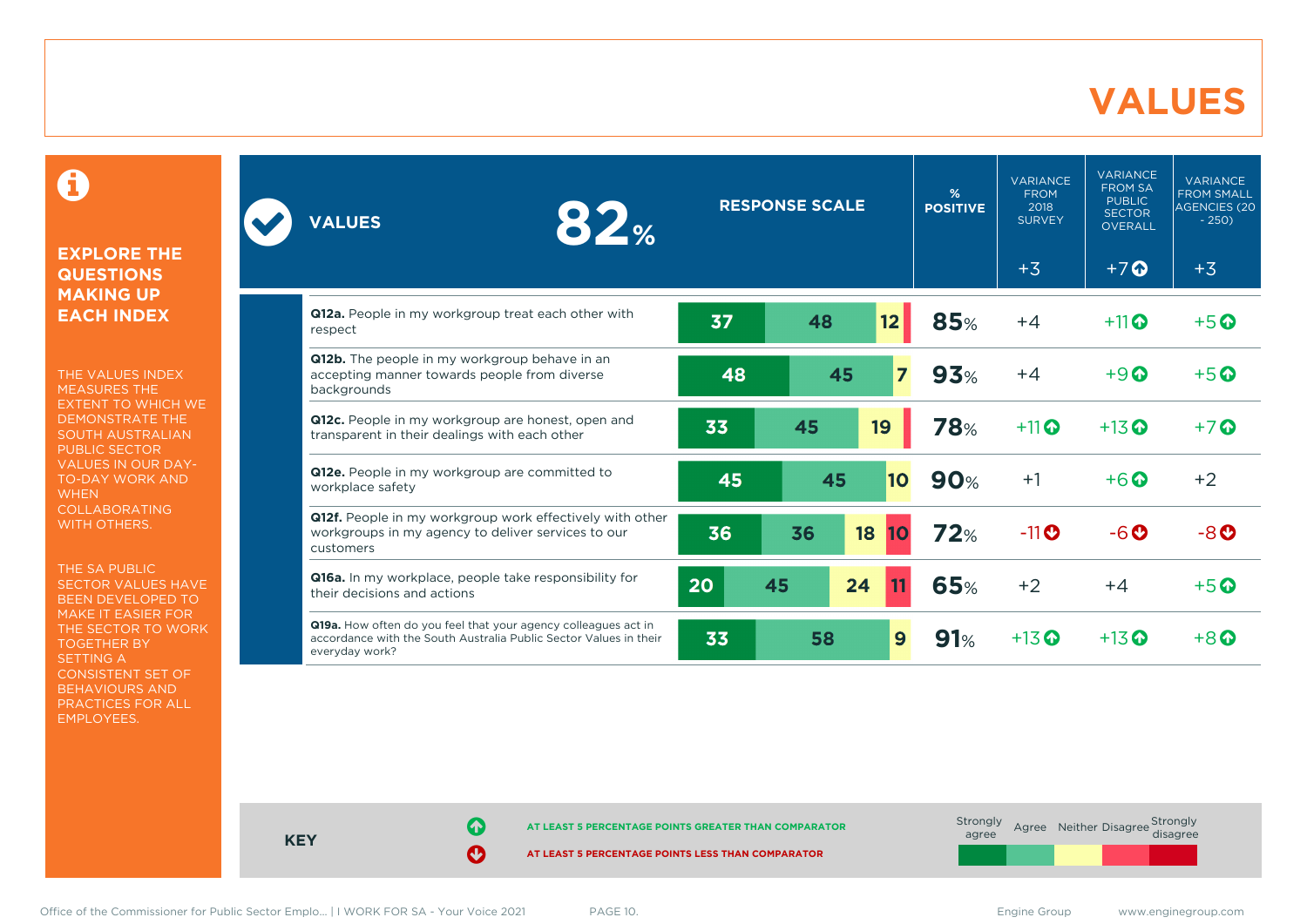### **EMPLOYEE-ORGANISATION ALIGNMENT**

0

**EXPLORE THE QUESTIONS MAKING UP EACH INDEX**

 $\sum$ 

THE EMPLOYEE-**ORGANISATION** ALIGNMENT INDEX MEASURES THE EXTENT TO WHICH EMPLOYEES FEEL ALIGNED TO THE PURPOSE AND OBJECTIVES OF THEIR AGENCY AND EMPOWERED AND ENABLED TO DELIVER.

WHERE DO WE NEED TO IMPROVE?

WHAT DO WE NEED TO DO DIFFERENTLY?

| <b>EMPLOYEE-</b><br>74%<br><b>ORGANISATION</b><br><b>ALIGNMENT</b>                                                              | <b>RESPONSE SCALE</b> |          |                  |            |                                     |                                    |                                    | %<br><b>POSITIVE</b> | <b>VARIANCE</b><br><b>FROM</b><br>2018<br><b>SURVEY</b> | <b>VARIANCE</b><br><b>FROM SA</b><br><b>PUBLIC</b><br><b>SECTOR</b><br><b>OVERALL</b> | <b>VARIANCE</b><br><b>FROM SMALL</b><br><b>AGENCIES (20)</b><br>$-250$ |
|---------------------------------------------------------------------------------------------------------------------------------|-----------------------|----------|------------------|------------|-------------------------------------|------------------------------------|------------------------------------|----------------------|---------------------------------------------------------|---------------------------------------------------------------------------------------|------------------------------------------------------------------------|
|                                                                                                                                 |                       |          |                  |            | $+8$ <sup><math>\odot</math></sup>  | $+3$                               | $+1$                               |                      |                                                         |                                                                                       |                                                                        |
| <b>Q11a.</b> My job makes good use of my skills and abilities                                                                   | 36                    | 49       |                  | 85%        | $+7$                                | $+6$ <sup><math>\odot</math></sup> | $+6\Omega$                         |                      |                                                         |                                                                                       |                                                                        |
| Q11b. I understand what is expected of me to do well in<br>my role                                                              | 30                    | 63       |                  | 93%        | $+8$ <sup><math>\Omega</math></sup> | $+5$ <sup><math>\odot</math></sup> | $+6\Omega$                         |                      |                                                         |                                                                                       |                                                                        |
| Q11c. I believe strongly in the purpose and objectives of<br>my agency                                                          | 42                    | 43       | 12 <sub>2</sub>  | 85%        | $+1$                                | $+5$ $\odot$                       | $-3$                               |                      |                                                         |                                                                                       |                                                                        |
| Q11d. I have the authority to do my job effectively (e.g.<br>the necessary delegation(s), autonomy, level of<br>responsibility) | 22                    | 43<br>16 | 16               | <b>66%</b> | $+9$ $\odot$                        | $-8$ $o$                           | $-9O$                              |                      |                                                         |                                                                                       |                                                                        |
| Q11e. The work processes we have in place allow me to<br>be as productive as possible                                           | 18<br>27              | 31<br>18 |                  | 45%        | $+1$                                | $-6o$                              | $-8$ <sup><math>\odot</math></sup> |                      |                                                         |                                                                                       |                                                                        |
| Q11g. I understand how my work contributes to my<br>agency's objectives                                                         | 43                    | 51       |                  | 94%        | $+5$ <sup>O</sup>                   | $+8$                               | $+3$                               |                      |                                                         |                                                                                       |                                                                        |
| Q11h. I think it is safe to speak up and challenge the way<br>things are done in this agency                                    | 18                    | 43<br>19 | $12\overline{7}$ | 61%        | $+5$ <sup>O</sup>                   | $+13$ $\odot$                      | $+8$ $\Omega$                      |                      |                                                         |                                                                                       |                                                                        |
| Q11i. I feel secure in my job                                                                                                   | 21                    | 42<br>18 | 18               | 63%        | $+24$ $\odot$                       | $+2$                               | $+3$                               |                      |                                                         |                                                                                       |                                                                        |

**KEY**

**AT LEAST 5 PERCENTAGE POINTS GREATER THAN COMPARATOR**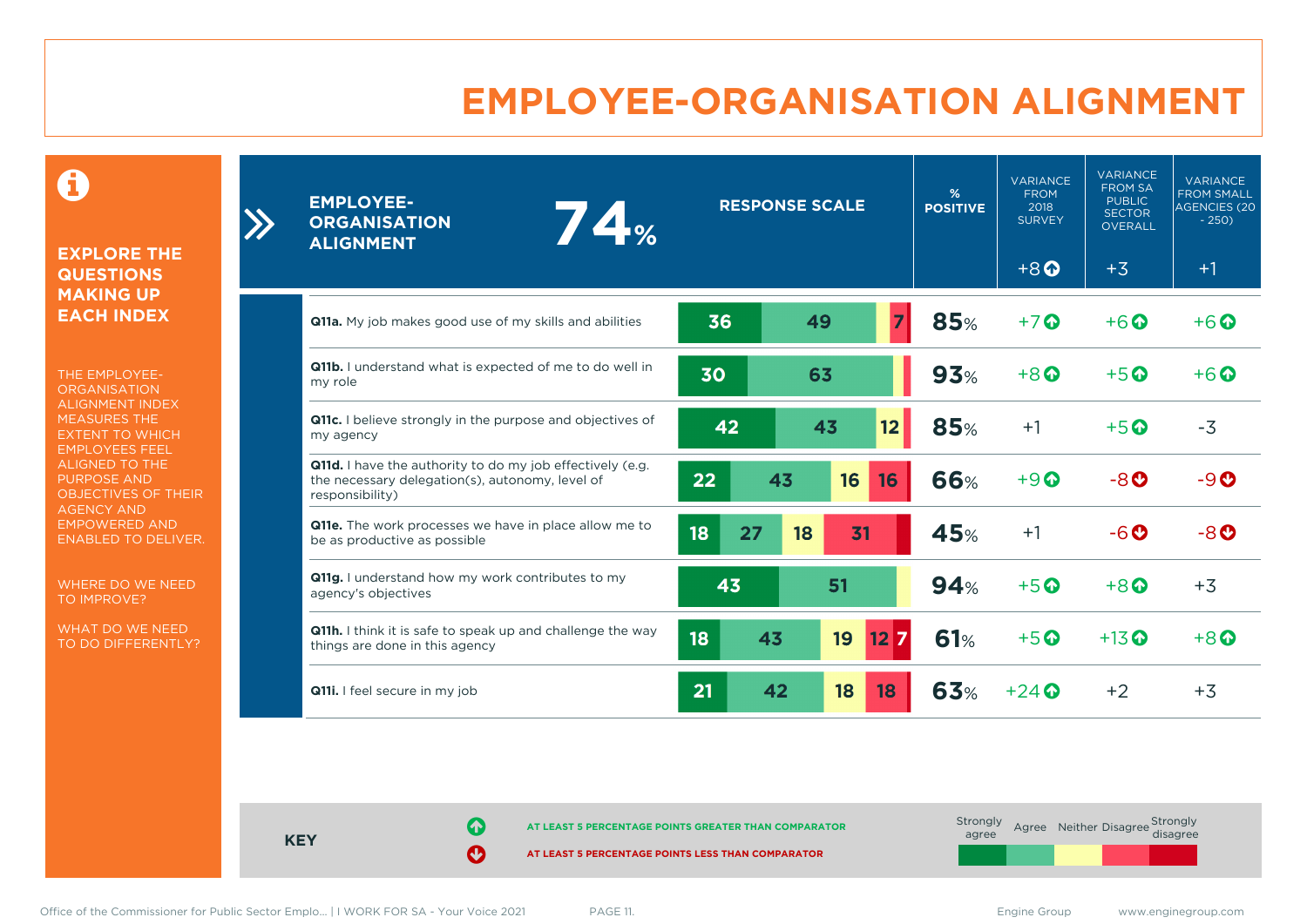# **CAREER AND WORKING CONDITIONS (EMPLOYER OF CHOICE)**

 $\mathbf \Omega$ 

#### **EXPLORE THE QUESTIONS MAKING UP EACH INDEX**

THE CAREER AND **WORKING** CONDITIONS INDEX INDICATES HOW SATISFIED PEOPLE ARE WITH THE CAREER AND **WORKING** CONDITIONS OF THE SOUTH AUSTRALIAN PUBLIC SECTOR.

LOOK AT HOW YOUR POSITIVE SCORE COMPARES TO THE AVAILABLE COMPARISONS.

| <b>CAREER AND WORKING</b><br>$\mathbb{I}_{\%}$<br><b>CONDITIONS (EMPLOYER</b><br><b>OF CHOICE)</b>                                                                             |          | <b>RESPONSE SCALE</b> |          | %<br><b>POSITIVE</b> | <b>VARIANCE</b><br><b>FROM</b><br>2018<br><b>SURVEY</b><br>$+6$ $\odot$ | <b>VARIANCE</b><br><b>FROM SA</b><br><b>PUBLIC</b><br><b>SECTOR</b><br><b>OVERALL</b><br>$+15$ <sup>O</sup> | <b>VARIANCE</b><br><b>FROM SMALL</b><br><b>AGENCIES (20</b><br>$-250$<br>$+11$ <sup>O</sup> |
|--------------------------------------------------------------------------------------------------------------------------------------------------------------------------------|----------|-----------------------|----------|----------------------|-------------------------------------------------------------------------|-------------------------------------------------------------------------------------------------------------|---------------------------------------------------------------------------------------------|
| <b>Q11j.</b> I am fairly remunerated (e.g. salary, superannuation)<br>for the work that I do                                                                                   | 22       | 52                    | 15<br>9  | <b>75%</b>           | $+9$ $\odot$                                                            | $+14$ $\odot$                                                                                               | $+18$ <sup>O</sup>                                                                          |
| <b>Q11k.</b> I am satisfied with my non-monetary employment<br>conditions (e.g. leave, flexible work arrangements, other<br>benefits)                                          | 34       | 52                    |          | <b>87%</b>           | $+4$                                                                    | $+18$ <sup>O</sup>                                                                                          | $+11$                                                                                       |
| <b>Q111.</b> I am satisfied with the recognition I receive for doing<br>a good job                                                                                             | 27       | 42                    | 18<br>13 | <b>69%</b>           | $+6$ $\odot$                                                            | $+18$ $\odot$                                                                                               | $+8$ $\odot$                                                                                |
| Q11n. I am satisfied with my ability to access and use flexible<br>working arrangements (flexible hours of work, patterns of work,<br>locations of work or other arrangements) | 42       | 39                    | 12       | 81%                  | $-1$                                                                    | $+18$ <sup>O</sup>                                                                                          | $+5$ $\odot$                                                                                |
| Q14g. I am satisfied with the opportunities available for<br>career development in my agency                                                                                   | 20<br>27 | 23                    | 23<br>8  | 47%                  | $+10$ $\odot$                                                           | $+3$                                                                                                        | $+6$ $\odot$                                                                                |
| <b>Q16g.</b> My agency provides opportunities for job mobility<br>(e.g. secondment and/or temporary transfers)                                                                 | 27       | 41                    | 21<br>9  | <b>68%</b>           | $+5$ $\odot$                                                            | $+16$ <sup>O</sup>                                                                                          | $+18$ <sup>O</sup>                                                                          |

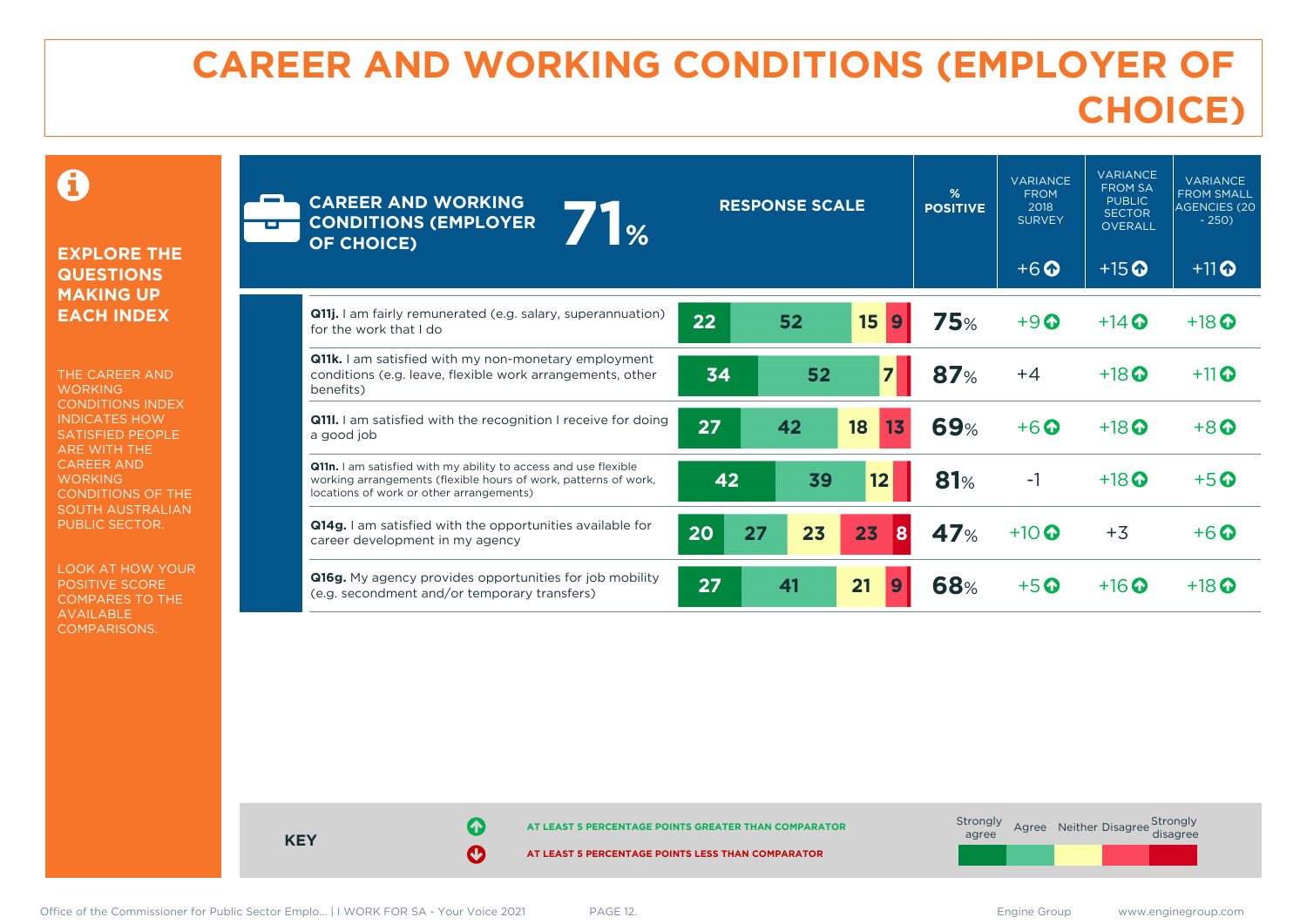### **EMPLOYEE WELLBEING**

0

#### **EXPLORE THE QUESTIONS MAKING UP EACH INDEX**

THE WELLBEING SCORE MEASURES THE EXTENT TO WHICH EMPLOYEES FEEL SUPPORTED IN MAINTAINING THEIR HEALTH AND WELLBEING.

LOOK AT HOW YOUR POSITIVE SCORE COMPARES TO THE AVAILABLE COMPARISONS.

| $\frac{1}{2}$<br><b>EMPLOYEE WELLBEING</b>                                                                    |    | <b>RESPONSE SCALE</b> |                        | %<br><b>POSITIVE</b> | <b>VARIANCE</b><br><b>FROM</b><br>2018<br><b>SURVEY</b> | <b>VARIANCE</b><br><b>FROM SA</b><br><b>PUBLIC</b><br><b>SECTOR</b><br><b>OVERALL</b> | <b>VARIANCE</b><br><b>FROM SMALL</b><br>AGENCIES (20<br>$-250$ |
|---------------------------------------------------------------------------------------------------------------|----|-----------------------|------------------------|----------------------|---------------------------------------------------------|---------------------------------------------------------------------------------------|----------------------------------------------------------------|
|                                                                                                               |    |                       |                        |                      | $+3$                                                    | $+17$ $\odot$                                                                         | $+7$                                                           |
| <b>Q11f.</b> I am provided with the tools and equipment to do<br>my job safely                                | 37 | 54                    | $\overline{7}$         | 91%                  | $+5$ <sup><math>\odot</math></sup>                      | $+17$ $\odot$                                                                         | $+5$ <sup>O</sup>                                              |
| Q12d. My workgroup has the tools and resources to<br>perform well                                             | 22 | 40                    | 24<br>12               | 63%                  | $+1$                                                    | $+3$                                                                                  | $-4$                                                           |
| <b>Q17a.</b> I am satisfied with the policies/practices in place to<br>help me manage my health and wellbeing | 28 | 50                    | 14<br>8                | <b>78%</b>           | $+1$                                                    | $+17$ $\odot$                                                                         | $+7$                                                           |
| Q17b. I think my agency cares about my health and<br>wellbeing                                                | 48 | 35                    | 9                      | 83%                  | $+1$                                                    | $+29$                                                                                 | $+15$ <sup>O</sup>                                             |
| Q17d. I am able to strike the right balance between my<br>work and home life                                  | 23 | 49                    | 14<br>$\boldsymbol{9}$ | 72%                  | $+8$ $\odot$                                            | $+18$ <sup>O</sup>                                                                    | $+10$ $\odot$                                                  |

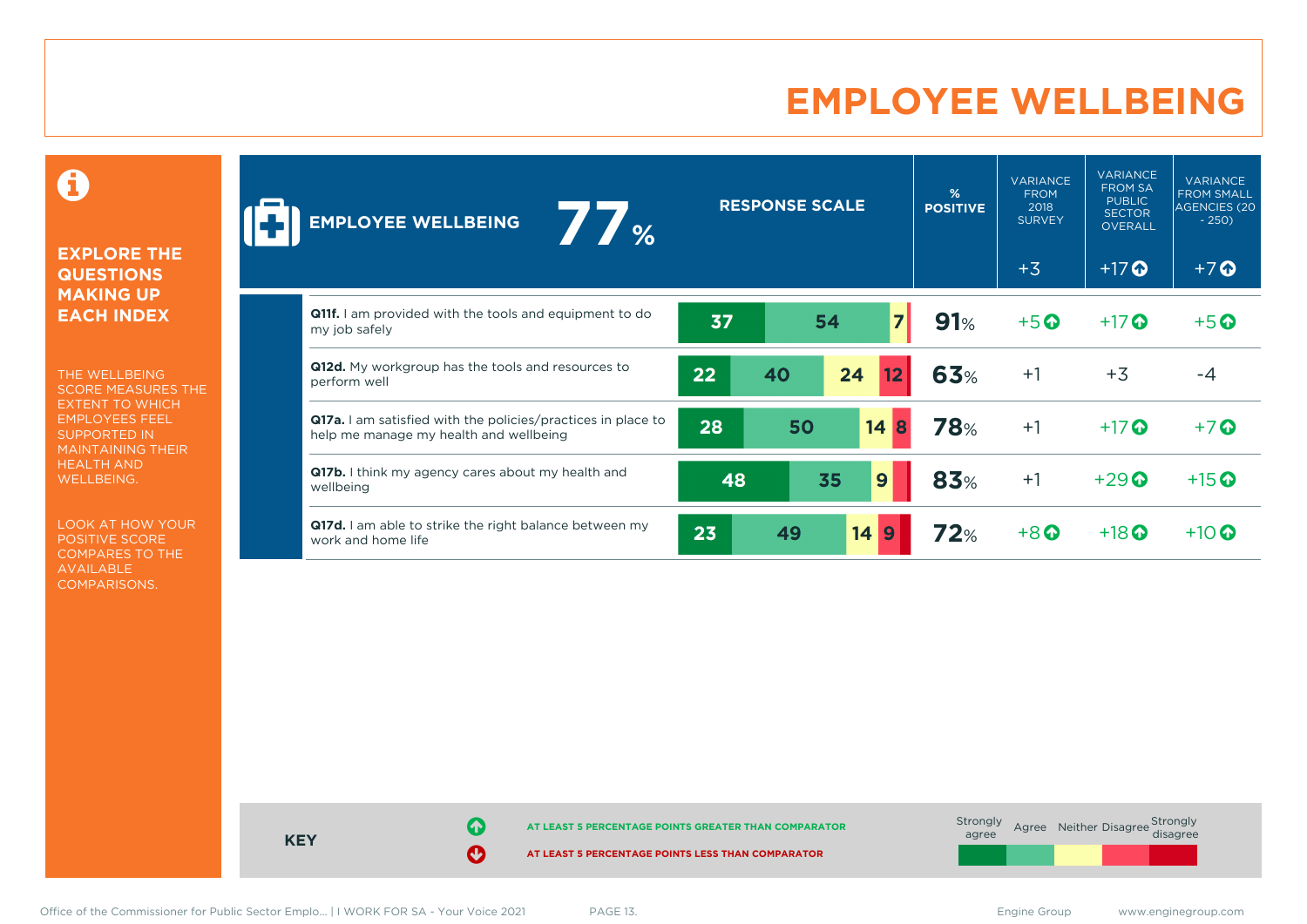### **OPEN COMMENTS**

### Ô

**WHAT ARE YOUR PEOPLE SAYING ABOUT THEIR WORKING EXPERIENCES?**

THE COMMENTS WERE GROUPED INTO THEMES.

THE BAR CHART SHOWS THE TOP 5 THEMES, TO GIVE YOU AN IDEA OF WHERE TO FOCUS.

REVIEW THESE COMMENT THEMES IN THE CONTEXT OF YOUR RESULTS - HOW DO THEY REINFORCE OR PROVIDE ADDITIONAL CONTEXT TO YOUR **RESULTS?** 

# **'What is the one thing the South Australian Public Sector is doing really well?'**

#### **YOUR TOP 5 THEMES:**

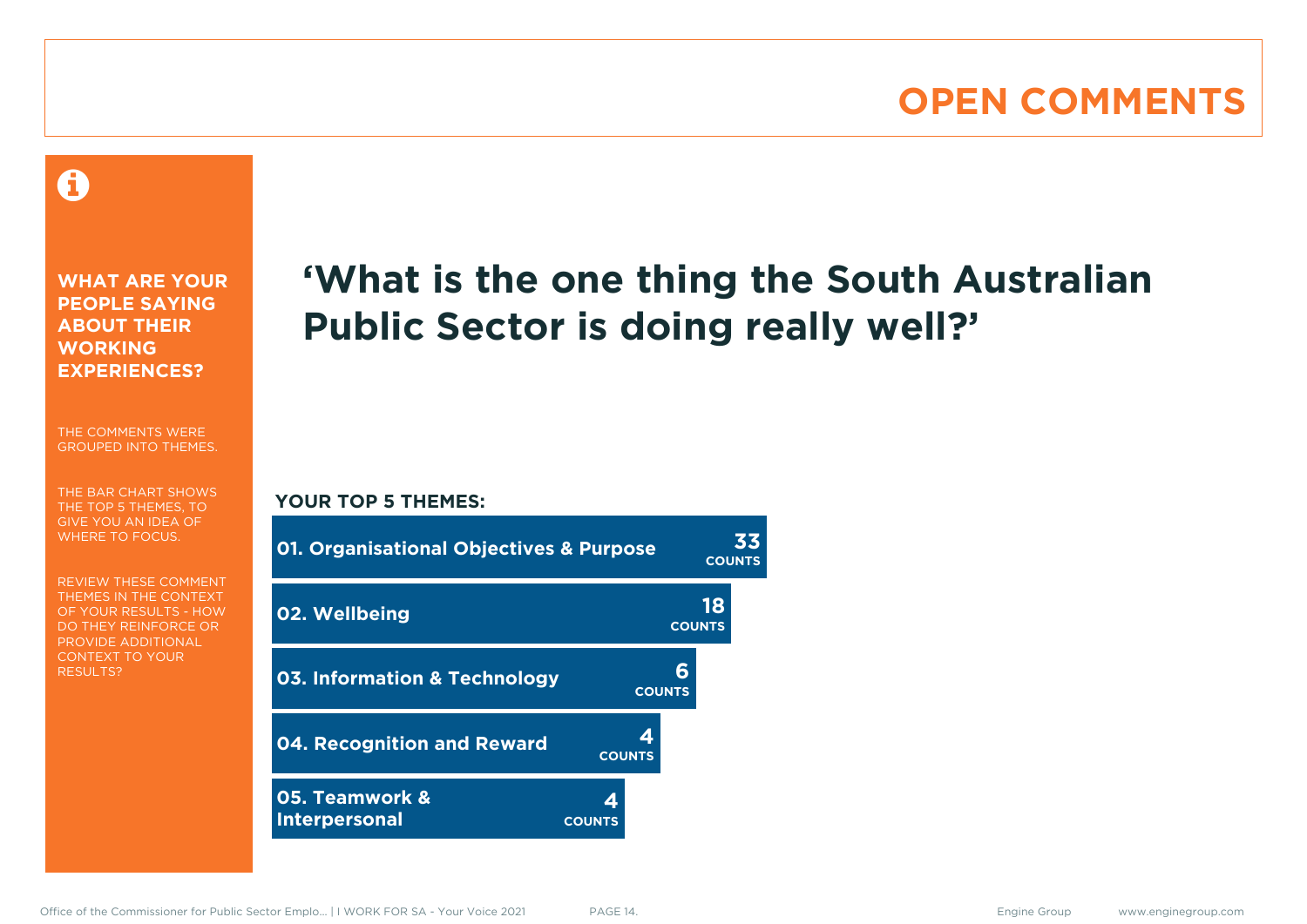### **OPEN COMMENTS**

Â

**WHAT ARE YOUR PEOPLE SAYING ABOUT THEIR WORKING EXPERIENCES?**

THE COMMENTS WERE GROUPED INTO THEMES.

THE BAR CHART SHOWS THE TOP 5 THEMES, TO GIVE YOU AN IDEA OF WHERE TO FOCUS.

REVIEW THESE COMMENT THEMES IN THE CONTEXT OF YOUR RESULTS - HOW DO THEY REINFORCE OR PROVIDE ADDITIONAL CONTEXT TO YOUR **RESULTS?** 

# **'What is the most important issue that needs to be addressed across the South Australian Public Sector?'**

**YOUR TOP 5 THEMES:**

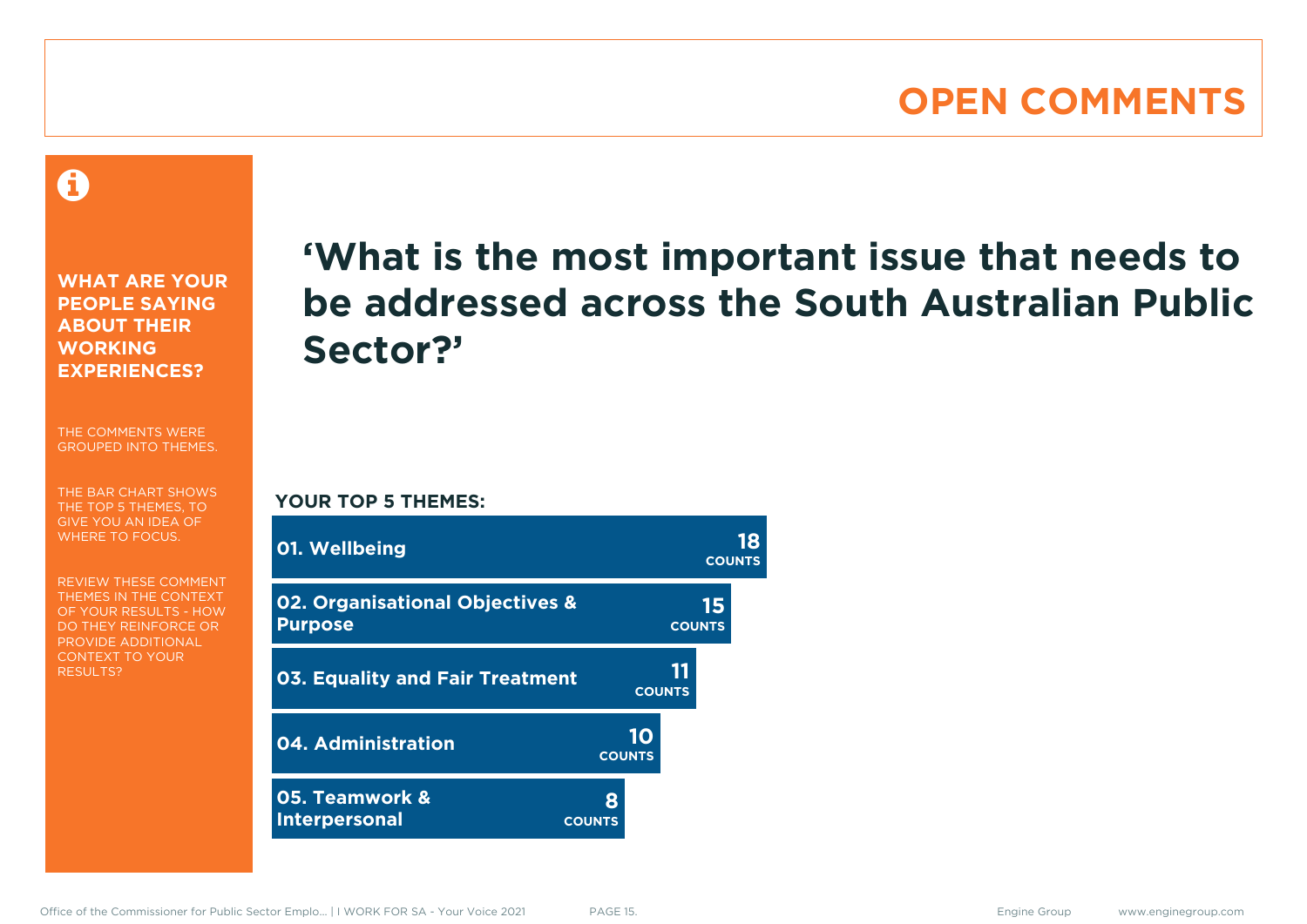### **OTHER QUESTIONS**

Ô

THESE PAGES SHOW ADDITIONAL QUESTIONS THAT WERE ASKED OF ALL PUBLIC SECTOR EMPLOYEES, THAT ARE NOT INCLUDED IN THE SURVEY INDICES SHOWN ON THE PREVIOUS PAGES.

THE RESULTS OUTLINE THE PROPORTION OF COLLEAGUES RESPONDING POSITIVELY (STRONGLY AGREE + AGREE), NEUTRALLY (NEITHER AGREE NOR DISAGREE) OR **NEGATIVELY** (DISAGREE + STRONGLY DISAGREE).

REVIEW THESE QUESTIONS FOR ADDITIONAL CONTEXT AND INSIGHTS THAT MAY WARRANT FURTHER INVESTIGATION OR ACTION.

|                                                                                                                                                                                       |    | <b>RESPONSE SCALE</b> |    |                | %<br><b>POSITIVE</b> | <b>VARIANCE</b><br><b>FROM</b><br>2018<br><b>SURVEY</b> | <b>VARIANCE</b><br><b>FROM SA</b><br><b>PUBLIC</b><br><b>SECTOR</b><br>OVERALL | <b>VARIANCE</b><br><b>FROM SMALL</b><br><b>AGENCIES (20)</b><br>$-250$ |
|---------------------------------------------------------------------------------------------------------------------------------------------------------------------------------------|----|-----------------------|----|----------------|----------------------|---------------------------------------------------------|--------------------------------------------------------------------------------|------------------------------------------------------------------------|
| Q11m. I am happy to go the 'extra mile' at work when<br>required                                                                                                                      | 48 |                       | 43 | $\overline{7}$ | 91%                  | $+1$                                                    | $+6$ $\odot$                                                                   | $+1$                                                                   |
| Q13g. My manager takes appropriate action to address<br>underperformance within my workgroup                                                                                          | 26 | 38                    | 32 |                | <b>64%</b>           |                                                         | $+12$ $\odot$                                                                  | $+6\Omega$                                                             |
| Q15d. I feel senior managers in my agency actively<br>engage with employees                                                                                                           | 24 | 38                    | 21 | 14             | <b>62%</b>           |                                                         | $+18$ $\odot$                                                                  | $+3$                                                                   |
| Q16c. When things go wrong, my agency uses this as an<br>opportunity to review, learn, and improve the management of<br>similar risks                                                 | 23 | 35                    | 31 | 9              | <b>58%</b>           | $+11$                                                   | $+2$                                                                           | $-2$                                                                   |
| Q16d. My agency is committed to creating a diverse workforce<br>(e.g. gender, age, cultural and linguistic background, disability,<br>Aboriginal and Torres Strait Islander, LGBTIQ+) | 50 |                       | 39 | 11             | 89%                  | $+13$ <sup><math>\odot</math></sup>                     | $+21$                                                                          | $+21$                                                                  |
| Q16e. Personal background is not a barrier to success in my<br>agency (e.g. cultural background, age, disability, sexual<br>orientation, gender etc.)                                 | 45 |                       | 38 | 15             | 83%                  | $+12$ $\odot$                                           | $+13$ <sup>O</sup>                                                             | $+11$ <sup>O</sup>                                                     |
| Q16h. I am confident in relating my agency's<br>Reconciliation Action Plan to my work                                                                                                 | 27 | 24                    | 35 | 11             | 52%                  |                                                         | $+8$ $\Omega$                                                                  | $+7$ $\odot$                                                           |
| Q16i. I am satisfied with the cultural learning<br>opportunities within my agency                                                                                                     | 26 | 32                    | 35 |                | <b>58%</b>           |                                                         | $+2$                                                                           | $+8$ $\Omega$                                                          |
| Q17c. I feel the level of stress in my job is appropriate                                                                                                                             | 15 | 43                    | 20 | 15             | <b>58%</b>           |                                                         | $+15$ $\odot$                                                                  | $+4$                                                                   |

**KEY**

**AT LEAST 5 PERCENTAGE POINTS GREATER THAN COMPARATOR**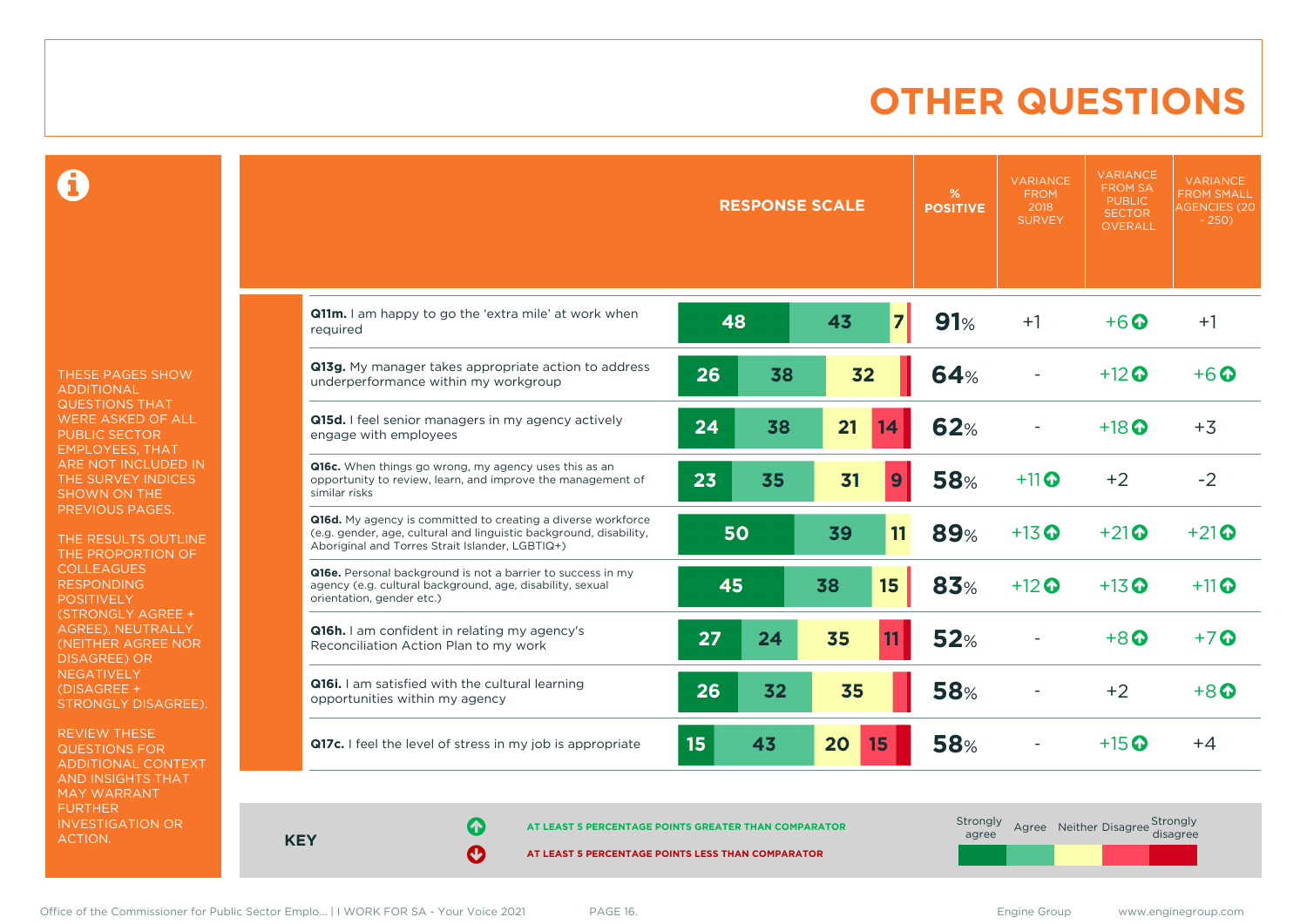### **OTHER QUESTIONS**

 $\mathbf \Omega$ 

THESE PAGES SHOW ADDITIONAL QUESTIONS THAT WERE ASKED OF ALL PUBLIC SECTOR EMPLOYEES, THAT ARE NOT INCLUDED IN THE SURVEY INDICES SHOWN ON THE PREVIOUS PAGES.

THE RESULTS OUTLINE THE PROPORTION OF COLLEAGUES RESPONDING **POSITIVELY** (STRONGLY AGREE + AGREE), NEUTRALLY (NEITHER AGREE NOR DISAGREE) OR NEGATIVELY (DISAGREE + STRONGLY DISAGREE).

REVIEW THESE QUESTIONS FOR ADDITIONAL CONTEXT AND INSIGHTS THAT MAY WARRANT FURTHER INVESTIGATION OR ACTION.

|            |                                                                                                                     |    | <b>RESPONSE SCALE</b>  |            | %<br><b>POSITIVE</b> | <b>VARIANCE</b><br><b>FROM</b><br>2018<br><b>SURVEY</b> | <b>VARIANCE</b><br><b>FROM SA</b><br><b>PUBLIC</b><br><b>SECTOR</b><br><b>OVERALL</b> | <b>VARIANCE</b><br><b>FROM SMALL</b><br><b>AGENCIES (20</b><br>$-250$           |
|------------|---------------------------------------------------------------------------------------------------------------------|----|------------------------|------------|----------------------|---------------------------------------------------------|---------------------------------------------------------------------------------------|---------------------------------------------------------------------------------|
|            | Q17e. I feel comfortable discussing my mental health and<br>wellbeing with my manager                               | 29 | 35<br>15 <sub>15</sub> | <b>128</b> | 65%                  |                                                         | $+12$                                                                                 | $+3$                                                                            |
|            | Q20a. I feel a connection with the public sector values                                                             | 48 | 36                     | 12         | 85%                  |                                                         | $+11$ <sup>O</sup>                                                                    | $+5$ <sup>O</sup>                                                               |
|            | Q20b. In my workgroup our everyday actions are guided<br>by the Public Sector Values                                | 32 | 47                     | 20         | <b>79%</b>           |                                                         | $+14$ $\odot$                                                                         | $+12$                                                                           |
|            | Q28. I believe action will be taken on the results from this<br>survey by the sector                                | 26 | 45                     | 23         | 71%                  | $+8$ <sup><math>\odot</math></sup>                      | $+38$ <sup>O</sup>                                                                    | $+29$                                                                           |
|            | Q29. I believe action will be taken on the results from this<br>survey by my agency                                 | 35 | 41                     | 15         | <b>76%</b>           |                                                         | $+41$                                                                                 | $+29$ $\odot$                                                                   |
|            | <b>RESPONSE SCALE</b>                                                                                               |    | <b>RESPONSES</b>       |            | %                    | <b>VARIANCE</b><br><b>FROM</b><br>2018<br><b>SURVEY</b> | <b>VARIANCE</b><br><b>FROM SA</b><br>PUBLIC SECTOR<br>OVERALL                         | <b>VARIANCE</b><br><b>FROM</b><br><b>SMALL</b><br><b>AGENCIES (20 -</b><br>250) |
|            | Q14a. I have a current performance and development plan that<br>sets out my individual objectives                   |    | 59                     |            |                      |                                                         |                                                                                       |                                                                                 |
| Yes        |                                                                                                                     |    | 51                     |            | 86%                  | $\circ$                                                 | $+7$ $\odot$                                                                          | $+12$                                                                           |
| No         |                                                                                                                     |    | 8                      |            | 14%                  | $\circ$                                                 | $-7o$                                                                                 | $-12$ <sup>O</sup>                                                              |
| <b>KEY</b> | Ø<br>AT LEAST 5 PERCENTAGE POINTS GREATER THAN COMPARATOR<br>Ø<br>AT LEAST 5 PERCENTAGE POINTS LESS THAN COMPARATOR |    |                        |            | Strongly<br>agree    |                                                         | Agree Neither Disagree Strongly                                                       | disagree                                                                        |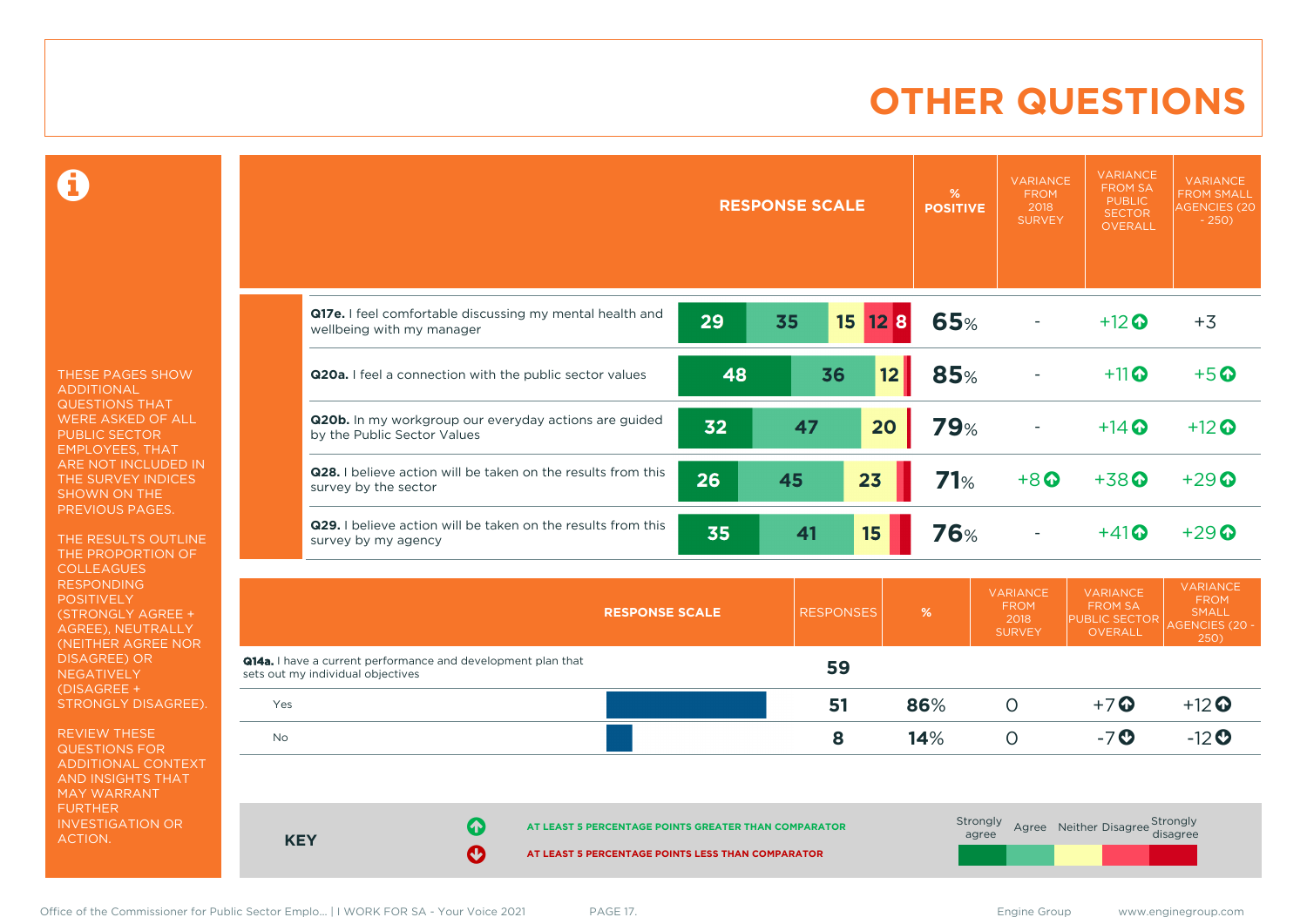### **COVID-19**

 $\mathbf \Omega$ 

THE 2021 SURVEY ASKED QUESTIONS ABOUT HOW **EFFECTIVELY** AGENCIES MANAGED THE CHANGES REQUIRED AS A RESULT OF COVID-19.

REVIEW THE RESULTS AND IDENTIFY SPECIFIC AREAS OF ACTION THAT MAY BE REQUIRED AS A RESULT - WHAT DO YOU NEED TO FOCUS ON FOR IMPROVEMENT?

REFLECT ON THIS INFORMATION TO UNDERSTAND HOW EMPLOYEES FEEL YOUR AGENCY WAS ABLE TO RAPIDLY ADAPT TO THE COVID-19 SITUATION. THIS CAN BE USED TO INFORM FUTURE ACTIONS REQUIRED WHEN OUR EXTERNAL **CIRCUMSTANCES** CHANGE.

|                                                                                                                                                                                           |                                                                                                                            |                                                                                                                  |    | <b>RESPONSE SCALE</b> | %<br><b>POSITIVE</b> | <b>VARIANCE</b><br><b>FROM</b><br>2018<br><b>SURVEY</b> | <b>VARIANCE</b><br><b>FROM SA</b><br><b>PUBLIC</b><br><b>SECTOR</b><br><b>OVERALL</b> | <b>VARIANCE</b><br><b>FROM SMALL</b><br><b>AGENCIES (20</b><br>$-250$           |
|-------------------------------------------------------------------------------------------------------------------------------------------------------------------------------------------|----------------------------------------------------------------------------------------------------------------------------|------------------------------------------------------------------------------------------------------------------|----|-----------------------|----------------------|---------------------------------------------------------|---------------------------------------------------------------------------------------|---------------------------------------------------------------------------------|
| sanitiser)                                                                                                                                                                                | Q18a. I believe my agency provided sufficient resources and<br>arrangements to help me feel safe (e.g. physical distancing | measures, working from home arrangements, face masks, hand                                                       | 55 | 42                    | 97%                  |                                                         | $+20$ $\odot$                                                                         | $+9$ $\odot$                                                                    |
|                                                                                                                                                                                           | about my priorities                                                                                                        | Q18b. My manager provided me with sufficient direction                                                           | 43 | 11B<br>38             | 82%                  |                                                         | $+9$ $\odot$                                                                          | $+3$                                                                            |
|                                                                                                                                                                                           |                                                                                                                            | Q18c. I was satisfied with the communications I received<br>from senior managers about changes impacting my work | 43 | 38<br>12              | 82%                  |                                                         | $+16$ $\odot$                                                                         | $+7$                                                                            |
|                                                                                                                                                                                           | wellbeing (if you have more than one manager, consider the<br>manager who you report to most frequently)                   | Q18d. During this time, I felt that my manager cared about my                                                    | 45 | 40                    | 8<br>85%             |                                                         | $+14$ $\odot$                                                                         | $+6\Omega$                                                                      |
|                                                                                                                                                                                           | support each other                                                                                                         | <b>Q18e.</b> I felt that my workgroup went the extra mile to                                                     | 46 | 35<br>14              | 82%                  |                                                         | $+7$ $\odot$                                                                          | $+4$                                                                            |
|                                                                                                                                                                                           |                                                                                                                            | <b>RESPONSE SCALE</b>                                                                                            |    | <b>RESPONSES</b>      | %                    | <b>VARIANCE</b><br><b>FROM</b><br>2018<br><b>SURVEY</b> | <b>VARIANCE</b><br><b>FROM SA</b><br>PUBLIC SECTOR<br><b>OVERALL</b>                  | <b>VARIANCE</b><br><b>FROM</b><br><b>SMALL</b><br><b>AGENCIES (20 -</b><br>250) |
|                                                                                                                                                                                           | <b>Q18f.</b> Were you mobilised to another agency or another role<br>within your agency because of COVID-19 requirements?  |                                                                                                                  |    | 65                    |                      |                                                         |                                                                                       |                                                                                 |
| Yes                                                                                                                                                                                       |                                                                                                                            |                                                                                                                  |    | 6                     | 9%                   | ۳                                                       | $+1$                                                                                  | $+1$                                                                            |
| <b>No</b>                                                                                                                                                                                 |                                                                                                                            |                                                                                                                  |    | 59                    | 91%                  | ٠                                                       | $+2$                                                                                  | $+2$                                                                            |
| Not sure                                                                                                                                                                                  |                                                                                                                            |                                                                                                                  |    | $\mathbf 0$           | 0%                   |                                                         | $-3$                                                                                  | $-3$                                                                            |
| Strongly<br>Agree Neither Disagree Strongly<br>6<br>AT LEAST 5 PERCENTAGE POINTS GREATER THAN COMPARATOR<br>agree<br><b>KEY</b><br>Ø<br>AT LEAST 5 PERCENTAGE POINTS LESS THAN COMPARATOR |                                                                                                                            |                                                                                                                  |    |                       |                      |                                                         |                                                                                       | disagree                                                                        |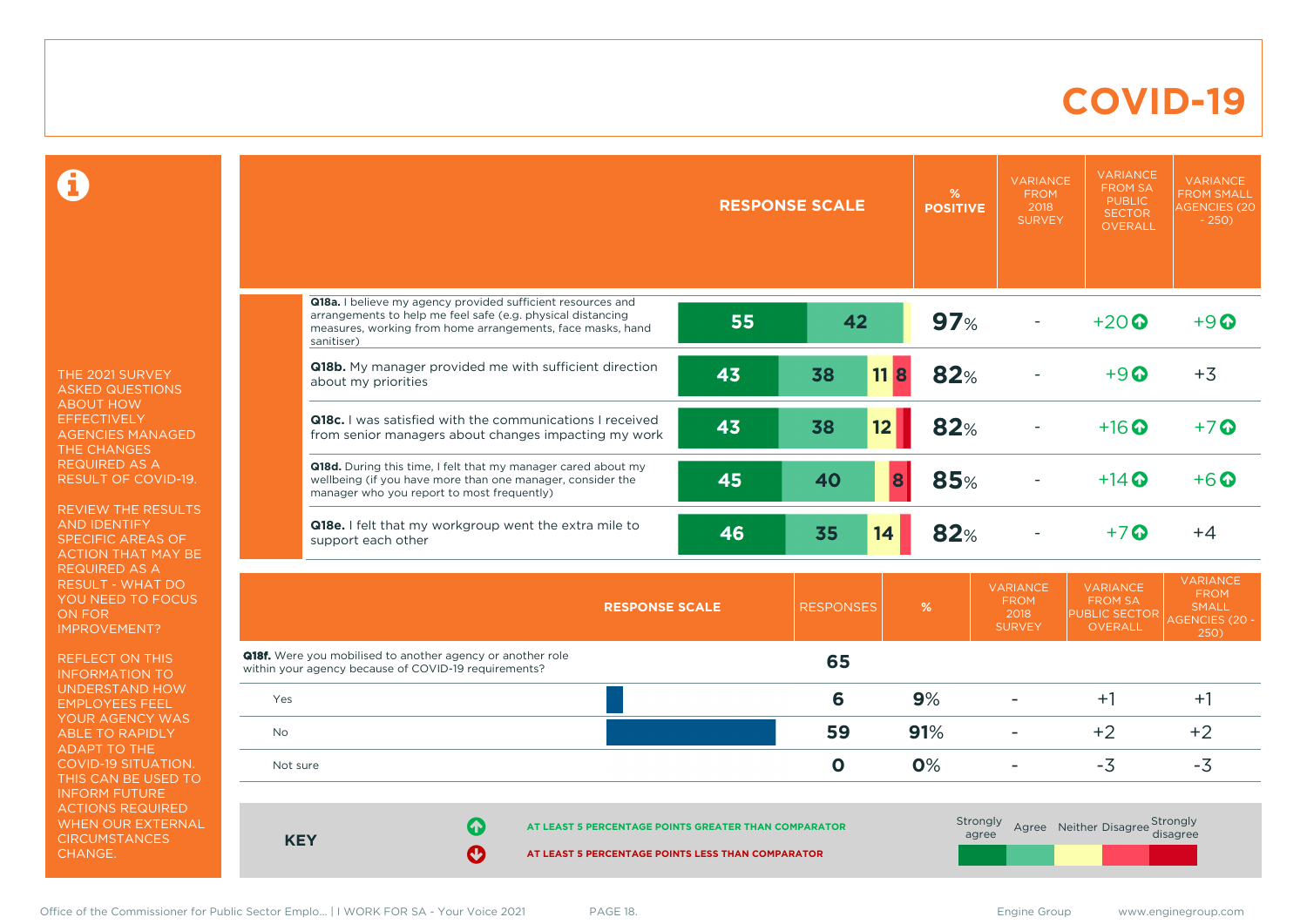0

THESE QUESTIONS GIVE YOU VALUABLE INSIGHT INTO THE REASONS YOUR EMPLOYEES JOINED THE PUBLIC SECTOR, AND THEIR REASONS FOR WANTING TO STAY OR LEAVE.

WHAT DOES THIS TELL YOU ABOUT YOUR CURRENT EMPLOYEE VALUE PROPOSITION?

IS THERE ROOM FOR IMPROVEMENT?

|                                                                                                       | <b>RESPONSE SCALE</b> | <b>RESPONSES</b> | %   | <b>VARIANCE</b><br><b>FROM</b><br>2018<br><b>SURVEY</b> | <b>VARIANCE</b><br><b>FROM SA</b><br>PUBLIC SECTOR<br>OVERALL | <b>VARIANCE</b><br><b>FROM</b><br>SMALL<br><b>AGENCIES (20 -</b><br>250) |
|-------------------------------------------------------------------------------------------------------|-----------------------|------------------|-----|---------------------------------------------------------|---------------------------------------------------------------|--------------------------------------------------------------------------|
| <b>Q21.</b> Which of the following describes why you joined the public<br>sector? [Multiple Response] |                       | <b>180</b>       |     |                                                         |                                                               |                                                                          |
| Type of work offered                                                                                  |                       | 31               | 17% | $+17$                                                   | $-4$                                                          | $-4$                                                                     |
| Job security and stability                                                                            |                       | 35               | 19% | $+4$                                                    | $\circ$                                                       | $+3$                                                                     |
| Service to the general public                                                                         |                       | 26               | 14% | $+14$ <sup>O</sup>                                      | $-1$                                                          | $+1$                                                                     |
| T The work aligned with my job skills/experience                                                      |                       | 41               | 23% | $+10$                                                   | $+3$                                                          | $\circ$                                                                  |
| The department I work for                                                                             |                       | 8                | 4%  | $-11$                                                   | $-2$                                                          | $-4$                                                                     |
| Geographical location                                                                                 |                       | 11               | 6%  | $-11$ <sup>O</sup>                                      | $-1$                                                          | $\circ$                                                                  |
| Remuneration                                                                                          |                       | 16               | 9%  | $+3$                                                    | $+4$                                                          | $+4$                                                                     |
| Workplace culture                                                                                     |                       | 7                | 4%  | $-5o$                                                   | $\circ$                                                       | $-1$                                                                     |
| Other                                                                                                 |                       | 5                | 3%  | $+3$                                                    | $+1$                                                          | $+1$                                                                     |
| <b>Q22.</b> Which of the following statements best reflect your<br>working life intentions?           |                       | 66               |     |                                                         |                                                               |                                                                          |
| I want to stay in my agency long-term                                                                 |                       | 36               | 55% |                                                         | $-21$ <b>O</b>                                                | $-16$ <sup>O</sup>                                                       |
| I want to leave my agency but stay in the public sector                                               |                       | 24               | 36% | $\overline{\phantom{a}}$                                | $+20$                                                         | $+16$ <sup>O</sup>                                                       |
| I want to leave the public sector                                                                     |                       | 6                | 9%  |                                                         | $+1$                                                          | $\circ$                                                                  |

**KEY** 

**TEXT CHANGE SINCE 2018 SURVEY**

**AT LEAST 5 PERCENTAGE POINTS GREATER THAN COMPARATOR**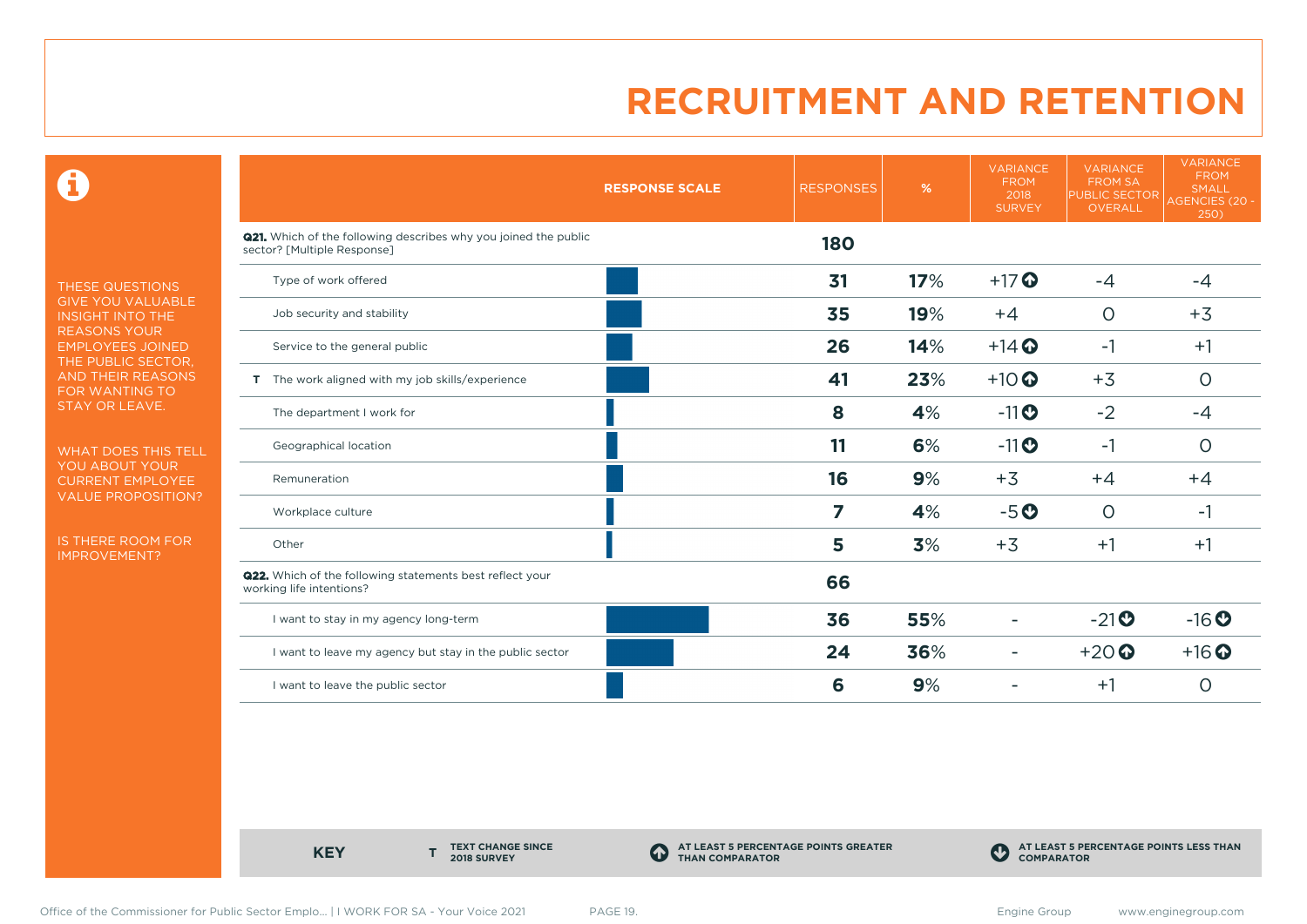$\mathbf \Theta$ 

THESE QUESTIONS GIVE YOU VALUABLE INSIGHT INTO THE REASONS YOUR EMPLOYEES JOINED THE PUBLIC SECTOR, AND THEIR REASONS FOR WANTING TO STAY OR LEAVE.

WHAT DOES THIS TELL YOU ABOUT YOUR CURRENT EMPLOYEE VALUE PROPOSITION?

IS THERE ROOM FOR IMPROVEMENT?

|                                                                                                 | <b>RESPONSE SCALE</b> | <b>RESPONSES</b> | %   | <b>VARIANCE</b><br><b>FROM</b><br>2018<br><b>SURVEY</b> | <b>VARIANCE</b><br><b>FROM SA</b><br><b>PUBLIC SECTOR</b><br>OVERALL | <b>VARIANCE</b><br><b>FROM</b><br><b>SMALL</b><br>AGENCIES (20 -<br>250) |
|-------------------------------------------------------------------------------------------------|-----------------------|------------------|-----|---------------------------------------------------------|----------------------------------------------------------------------|--------------------------------------------------------------------------|
| Q23a. Which of the following describes your reasons for<br>wanting to stay? [Multiple Response] |                       | 205              |     |                                                         |                                                                      |                                                                          |
| Long term career progression                                                                    |                       | 18               | 9%  |                                                         | $+2$                                                                 | $+3$                                                                     |
| Type of work offered                                                                            |                       | 26               | 13% |                                                         | $\Omega$                                                             | $-1$                                                                     |
| <b>Employment conditions</b>                                                                    |                       | 19               | 9%  |                                                         | $-1$                                                                 | $-1$                                                                     |
| Job security and stability                                                                      |                       | 20               | 10% |                                                         | $-4$                                                                 | $-1$                                                                     |
| Service to the general public                                                                   |                       | 14               | 7%  |                                                         | $-3$                                                                 | $-2$                                                                     |
| The work aligns with my job skills/experience                                                   |                       | 27               | 13% |                                                         | $\circ$                                                              | $-1$                                                                     |
| The department I work for                                                                       |                       | 16               | 8%  |                                                         | $+1$                                                                 | $-1$                                                                     |
| Geographical location                                                                           |                       | 7                | 3%  |                                                         | $-2$                                                                 | $-1$                                                                     |
| Remuneration                                                                                    |                       | 11               | 5%  |                                                         | $+1$                                                                 | $+1$                                                                     |
| Workplace culture                                                                               |                       | 14               | 7%  |                                                         | $+2$                                                                 | $\circ$                                                                  |
| Confidence in immediate manager                                                                 |                       | 18               | 9%  |                                                         | $+2$                                                                 | $+1$                                                                     |
| Confidence in senior management                                                                 |                       | 14               | 7%  |                                                         | $+4$                                                                 | $+2$                                                                     |
| Other                                                                                           |                       |                  | 0%  |                                                         | $\circ$                                                              | 0                                                                        |

**KEY C** 

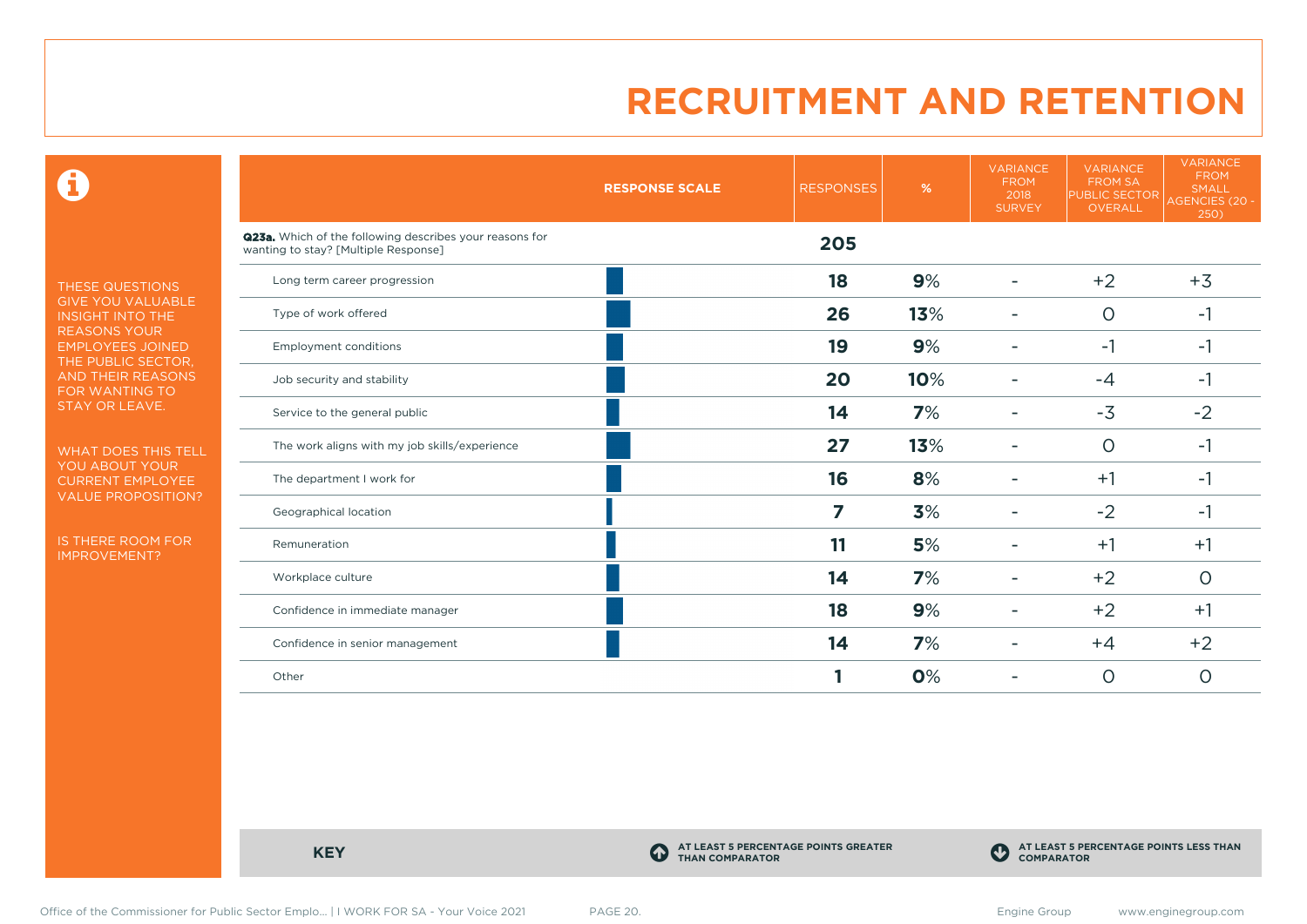$\mathbf \Theta$ 

THESE QUESTIONS GIVE YOU VALUABLE INSIGHT INTO THE REASONS YOUR EMPLOYEES JOINED THE PUBLIC SECTOR, AND THEIR REASONS FOR WANTING TO STAY OR LEAVE.

WHAT DOES THIS TELL YOU ABOUT YOUR CURRENT EMPLOYEE VALUE PROPOSITION?

IS THERE ROOM FOR IMPROVEMENT?

|                                                                                 | <b>RESPONSE SCALE</b> | <b>RESPONSES</b> | %   | <b>VARIANCE</b><br><b>FROM</b><br>2018<br><b>SURVEY</b> | <b>VARIANCE</b><br><b>FROM SA</b><br><b>PUBLIC SECTOR</b><br><b>OVERALL</b> | VARIANCE<br><b>FROM</b><br><b>SMALL</b><br>AGENCIES (20 -<br>250) |
|---------------------------------------------------------------------------------|-----------------------|------------------|-----|---------------------------------------------------------|-----------------------------------------------------------------------------|-------------------------------------------------------------------|
| <b>Q23b.</b> Which of the following best describes when you intend to<br>leave? |                       | 29               |     |                                                         |                                                                             |                                                                   |
| I want to leave within 12 months                                                |                       | 12               | 41% | ٠                                                       | $+2$                                                                        | $-7$ $\odot$                                                      |
| I want to leave within 1-2 years                                                |                       | 9                | 31% | ۰                                                       | $+4$                                                                        | $+4$                                                              |
| I want to leave within 2-5 years                                                |                       |                  | 24% |                                                         | $+1$                                                                        | $+5$ <sup>O</sup>                                                 |
| I want to leave within 5+ years                                                 |                       |                  | 3%  |                                                         | $-7$ $\odot$                                                                | $\overline{\phantom{a}}$                                          |

**KEY C** 

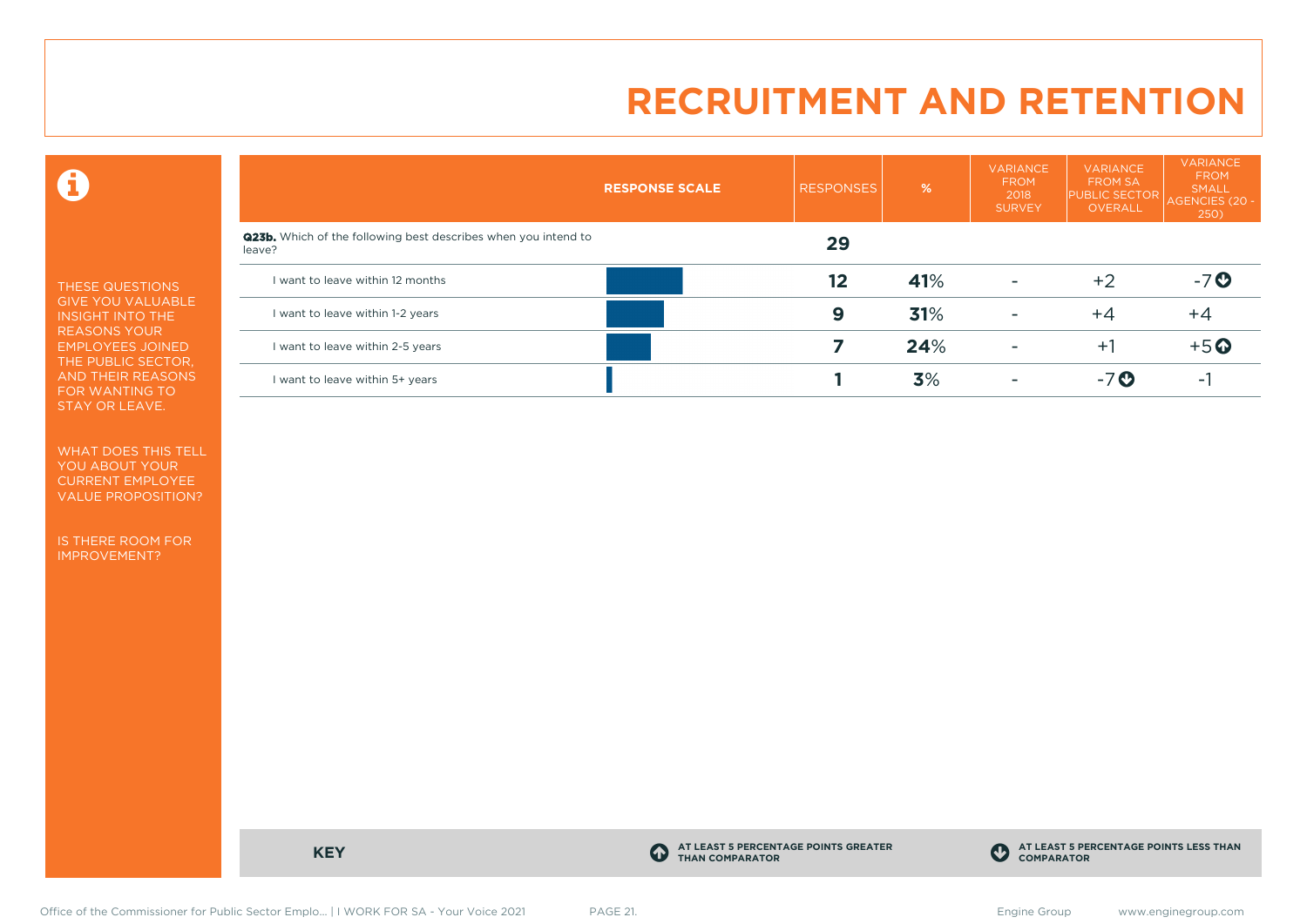0

THESE QUESTIONS GIVE YOU VALUABLE INSIGHT INTO THE REASONS YOUR EMPLOYEES JOINED THE PUBLIC SECTOR, AND THEIR REASONS FOR WANTING TO STAY OR LEAVE.

WHAT DOES THIS TELL YOU ABOUT YOUR CURRENT EMPLOYEE VALUE PROPOSITION?

IS THERE ROOM FOR IMPROVEMENT?

|                                                                                                 | <b>RESPONSE SCALE</b><br><b>RESPONSES</b> | %   | <b>VARIANCE</b><br><b>FROM</b><br>2018<br><b>SURVEY</b> | <b>VARIANCE</b><br><b>FROM SA</b><br><b>PUBLIC SECTOR</b><br>OVERALL | <b>VARIANCE</b><br><b>FROM</b><br><b>SMALL</b><br>AGENCIES (20 -<br>250) |
|-------------------------------------------------------------------------------------------------|-------------------------------------------|-----|---------------------------------------------------------|----------------------------------------------------------------------|--------------------------------------------------------------------------|
| Q23c. Which of the following describe your reasons for wanting<br>to leave? [Multiple Response] | 103                                       |     |                                                         |                                                                      |                                                                          |
| T There is a lack of future career opportunities                                                | 18                                        | 17% | $-10$                                                   | $+6$ <sup>O</sup>                                                    | $+3$                                                                     |
| I want to try a different type of work or I am seeking a<br>career change                       | 11                                        | 11% | $-9o$                                                   | $+3$                                                                 | $+3$                                                                     |
| I am not fulfilled by the role I am in                                                          | 11                                        | 11% | $+11$ <sup>O</sup>                                      | $+2$                                                                 | $+2$                                                                     |
| T My expectations have not been met                                                             |                                           | 1%  | $-7o$                                                   | $-4$                                                                 | $-3$                                                                     |
| I am pursuing the next phase in my life/career journey                                          | 17                                        | 17% | $+17$ $\odot$                                           | $+7$ $\odot$                                                         | $+6$ $\odot$                                                             |
| My workload is not manageable                                                                   | 4                                         | 4%  | $+4$                                                    | $-3$                                                                 | -1                                                                       |
| I am not satisfied with my employment conditions                                                | 4                                         | 4%  | $+4$                                                    | $-2$                                                                 | -1                                                                       |
| The work does not fully utilise my skills and abilities                                         | 8                                         | 8%  | $+8$ <sup><math>\odot</math></sup>                      | $\Omega$                                                             | -1                                                                       |
| I do not like the workplace culture                                                             | 8                                         | 8%  | $+3$                                                    | $-1$                                                                 | $-2$                                                                     |
| There is a lack of job security                                                                 | 4                                         | 4%  | $+4$                                                    | $+1$                                                                 | $\Omega$                                                                 |
| I lack confidence in senior managers                                                            | 6                                         | 6%  | $+6$ $\odot$                                            | $-4$                                                                 | $-3$                                                                     |
| I am not satisfied with my current manager                                                      | 4                                         | 4%  | $+4$                                                    | $-2$                                                                 | $\circ$                                                                  |
| Experiences of bullying, harassment or discrimination                                           | 4                                         | 4%  | $+4$                                                    | $-3$                                                                 | $-2$                                                                     |
| Other                                                                                           | 3                                         | 3%  | $+3$                                                    | $-1$                                                                 | -1                                                                       |

**KEY** 

**TEXT CHANGE SINCE 2018 SURVEY**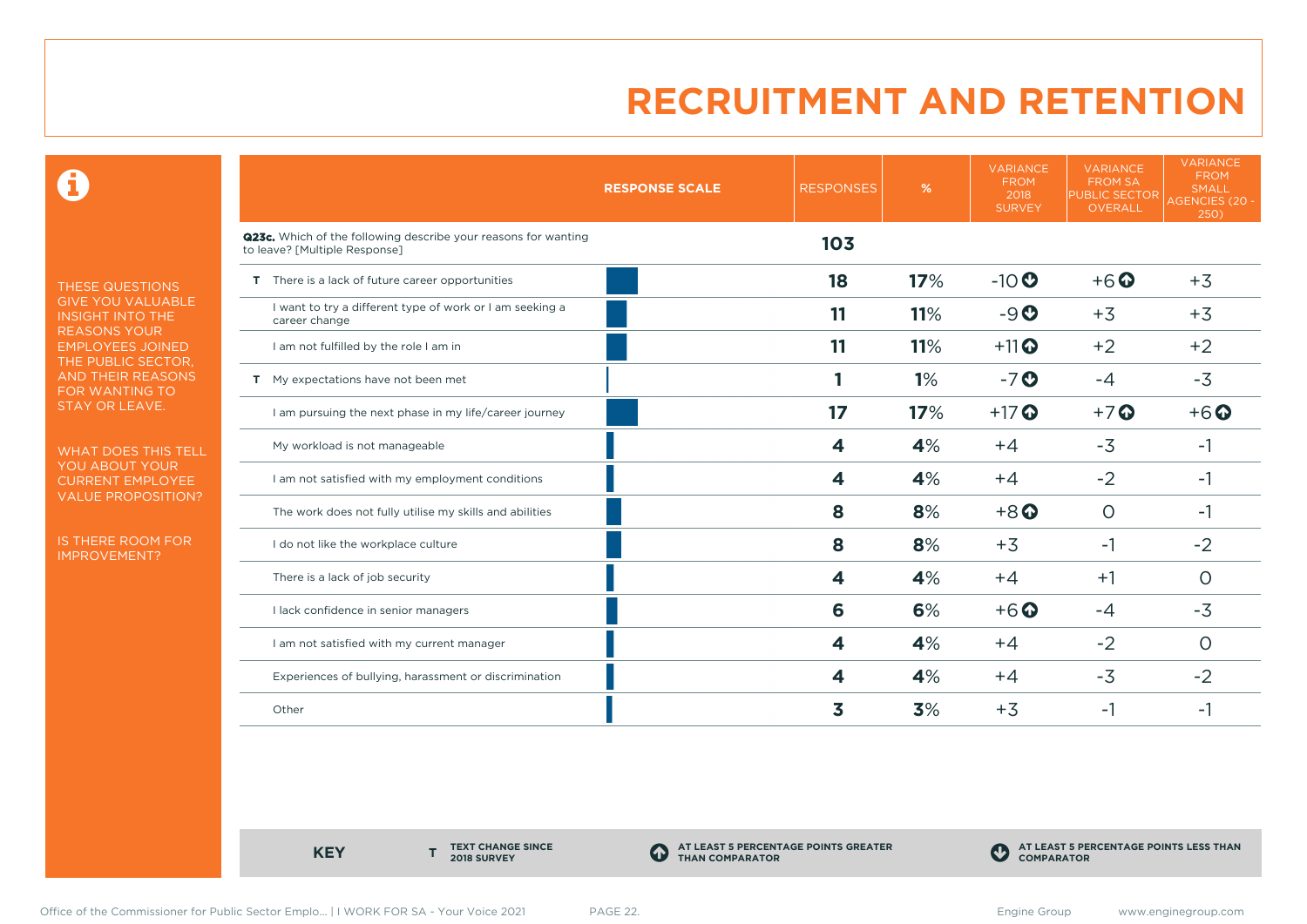$\mathbf \Omega$ 

THESE RESULTS GIVE YOU INSIGHT INTO THE EXTENT TO WHICH BULLYING AND HARASSMENT HAVE BEEN EXPERIENCED OR OBSERVED IN YOUR AGENCY / TEAM.

WHAT ACTION DO YOU NEED TO TAKE IN RESPONSE TO THESE RESULTS?

|                                                                                                                                          | <b>RESPONSE SCALE</b>                                               | <b>RESPONSES</b>        | %   | <b>VARIANCE</b><br><b>FROM</b><br>2018<br><b>SURVEY</b> | <b>VARIANCE</b><br><b>FROM SA</b><br><b>PUBLIC SECTOR</b><br>OVERALL | <b>VARIANCE</b><br><b>FROM</b><br><b>SMALL</b><br><b>AGENCIES (20 -</b><br>250) |
|------------------------------------------------------------------------------------------------------------------------------------------|---------------------------------------------------------------------|-------------------------|-----|---------------------------------------------------------|----------------------------------------------------------------------|---------------------------------------------------------------------------------|
| Q24. During the last 12 months, have you witnessed harassment<br>(including sexual harassment) or bullying in your current<br>workplace? |                                                                     | 66                      |     |                                                         |                                                                      |                                                                                 |
| Yes                                                                                                                                      |                                                                     | 15                      | 23% | $-4$                                                    | $-6o$                                                                | $\circ$                                                                         |
| <b>No</b>                                                                                                                                |                                                                     | 45                      | 68% | $+16$ <sup>O</sup>                                      | $+6$ $\odot$                                                         | $+2$                                                                            |
| Not sure                                                                                                                                 |                                                                     | 6                       | 9%  | $-12$ <sup>O</sup>                                      | $\circ$                                                              | $-1$                                                                            |
| Q24a. What did you do in response to the bullying and<br>harassment you witnessed? [Multiple Response]                                   |                                                                     | 24                      |     |                                                         |                                                                      |                                                                                 |
| Submitted a report through the agency's formal WHS<br>system                                                                             |                                                                     | 1                       | 4%  | $\overline{\phantom{a}}$                                | $\circ$                                                              | $+2$                                                                            |
| Approached the person and asked them to stop                                                                                             |                                                                     | 1                       | 4%  |                                                         | $-7o$                                                                | $-5o$                                                                           |
| Approached the victim and offered support                                                                                                |                                                                     | 4                       | 17% | $\overline{\phantom{a}}$                                | $-6o$                                                                | $-5o$                                                                           |
| Took leave                                                                                                                               |                                                                     | 3                       | 13% | $\equiv$                                                | $+7$ $\odot$                                                         | $+7$ $\odot$                                                                    |
| Left the role/team/agency                                                                                                                |                                                                     | $\mathbf 0$             | 0%  |                                                         | $-2$                                                                 | $-2$                                                                            |
| Sought support from a colleague                                                                                                          |                                                                     | 4                       | 17% |                                                         | $+2$                                                                 | $+1$                                                                            |
| Sought support from a manager                                                                                                            |                                                                     | $\overline{\mathbf{4}}$ | 17% |                                                         | $\circ$                                                              | $-1$                                                                            |
| Accessed counselling through the agency's Employee<br>Assistance Program                                                                 |                                                                     | $\overline{2}$          | 8%  | ۰                                                       | $+4$                                                                 | $+2$                                                                            |
| Accessed professional help                                                                                                               |                                                                     | $\overline{\mathbf{2}}$ | 8%  | ÷                                                       | $+4$                                                                 | $+3$                                                                            |
| Lodged a grievance or complaint                                                                                                          |                                                                     | 1                       | 4%  | ÷                                                       | $\circ$                                                              | $\circ$                                                                         |
| Nothing                                                                                                                                  |                                                                     | $\overline{2}$          | 8%  |                                                         | $+2$                                                                 | $+2$                                                                            |
| Other                                                                                                                                    |                                                                     | $\mathbf 0$             | 0%  | $\blacksquare$                                          | $-5o$                                                                | $-6o$                                                                           |
|                                                                                                                                          |                                                                     |                         |     |                                                         |                                                                      |                                                                                 |
| <b>KEY</b>                                                                                                                               | AT LEAST 5 PERCENTAGE POINTS GREATER<br>4<br><b>THAN COMPARATOR</b> |                         |     | $\mathbf C$<br><b>COMPARATOR</b>                        | AT LEAST 5 PERCENTAGE POINTS LESS THAN                               |                                                                                 |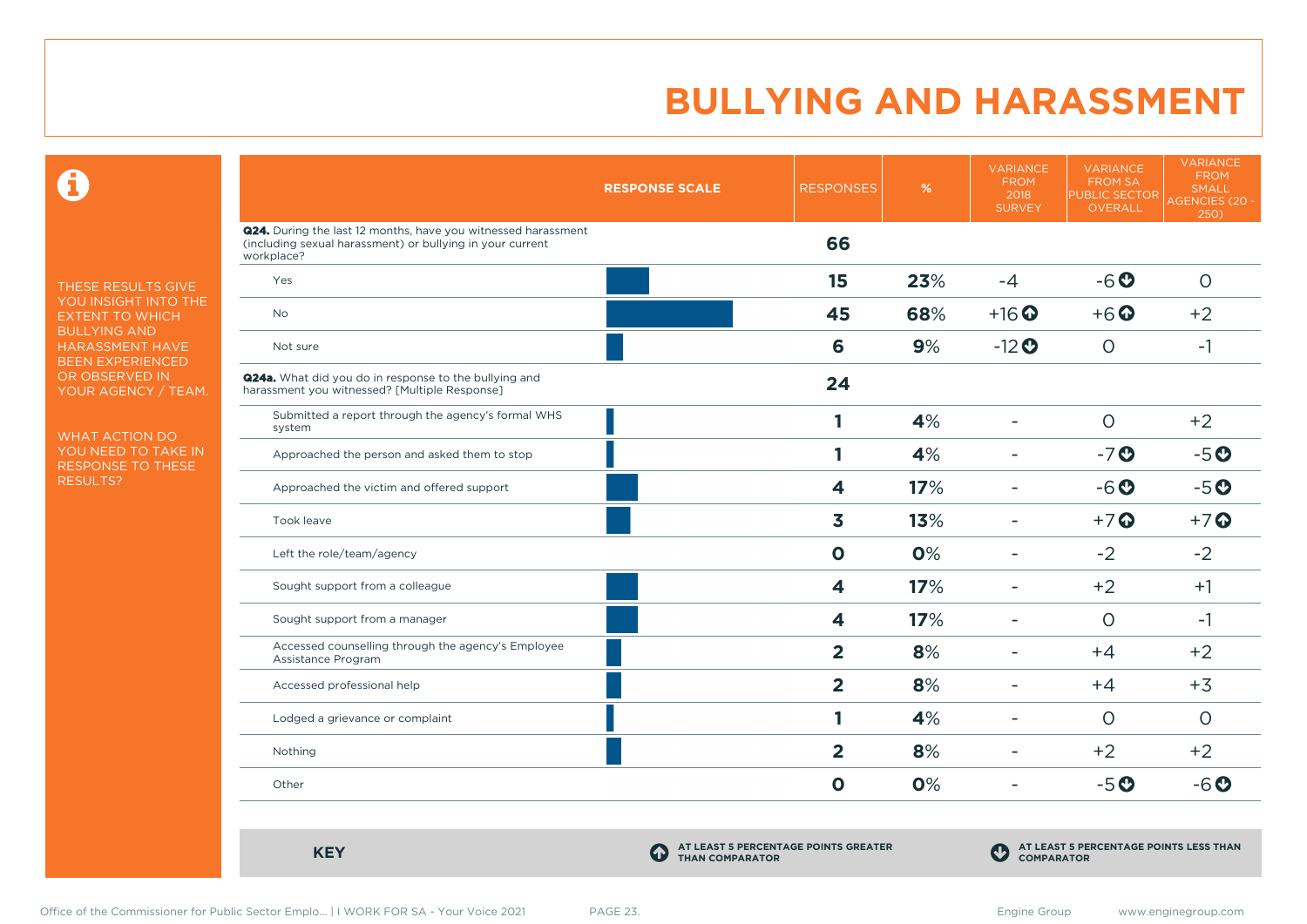$\mathbf \Theta$ 

THESE RESULTS GIVE YOU INSIGHT INTO THE EXTENT TO WHICH BULLYING AND HARASSMENT HAVE BEEN EXPERIENCED OR OBSERVED IN YOUR AGENCY / TEAM.

WHAT ACTION DO YOU NEED TO TAKE IN RESPONSE TO THESE RESULTS?

|                                                                                                                                                         | <b>RESPONSE SCALE</b> | <b>RESPONSES</b> | %   | <b>VARIANCE</b><br><b>FROM</b><br>2018<br><b>SURVEY</b> | <b>VARIANCE</b><br><b>FROM SA</b><br><b>PUBLIC SECTOR</b><br><b>OVERALL</b> | <b>VARIANCE</b><br><b>FROM</b><br><b>SMALL</b><br><b>AGENCIES (20 -</b><br>250) |
|---------------------------------------------------------------------------------------------------------------------------------------------------------|-----------------------|------------------|-----|---------------------------------------------------------|-----------------------------------------------------------------------------|---------------------------------------------------------------------------------|
| <b>Q25.</b> During the last 12 months, have you been subjected to<br>harassment (including sexual harassment) or bullying in your<br>current workplace? |                       | 66               |     |                                                         |                                                                             |                                                                                 |
| Yes                                                                                                                                                     |                       | $\boldsymbol{9}$ | 14% | $+4$                                                    | $-4$                                                                        | $\circ$                                                                         |
| No                                                                                                                                                      |                       | 55               | 83% | $+4$                                                    | $+7$ $\odot$                                                                | $+2$                                                                            |
| Not sure                                                                                                                                                |                       | $\overline{2}$   | 3%  | $-8o$                                                   | $-3$                                                                        | $-2$                                                                            |
| <b>Q25a.</b> What type of harassment or bullying did you experience?<br>[Multiple Response]                                                             |                       | 19               |     |                                                         |                                                                             |                                                                                 |
| Physical behaviour (e.g. assault, aggressive body<br>т<br>language)                                                                                     |                       | 4                | 21% | $+1$                                                    | $+13$ <sup>O</sup>                                                          | $+14$ $\odot$                                                                   |
| Sexual harassment                                                                                                                                       |                       | $\mathbf 0$      | 0%  | $-10$                                                   | $-3$                                                                        | $-2$                                                                            |
| Cyberbullying (e.g. harassment via IT or the spreading of<br>gossip/materials intended to defame or humiliate)                                          |                       | $\mathbf 0$      | 0%  | $\circ$                                                 | $-4$                                                                        | $-4$                                                                            |
| Verbal abuse (e.g. offensive language, derogatory<br>remarks, threats, shouting or screaming)                                                           |                       | 5                | 26% | $+16$ <sup>O</sup>                                      | $-2$                                                                        | $\circ$                                                                         |
| 'Initiations' or pranks                                                                                                                                 |                       | $\mathbf 0$      | 0%  | $\circ$                                                 | $-2$                                                                        | $-2$                                                                            |
| Interference with your personal property or work<br>equipment                                                                                           |                       | $\mathbf 0$      | 0%  | $\circ$                                                 | $-4$                                                                        | $-4$                                                                            |
| Interference with work tasks (i.e. withholding needed<br>information, undermining or sabotage)                                                          |                       | 4                | 21% | $-29$ <sup>O</sup>                                      | $-3$                                                                        | $-7o$                                                                           |
| Inappropriate and unfair application of work policies or<br>rules (e.g. perf mgmt, access to leave, access to L&D)                                      |                       | 5                | 26% | $+26$ $\odot$                                           | $+8$ <sup>O</sup>                                                           | $+10$                                                                           |
| Other                                                                                                                                                   |                       |                  | 5%  | $-5o$                                                   | -4                                                                          | -4                                                                              |

**KEY** 

**TEXT CHANGE SINCE 2018 SURVEY**

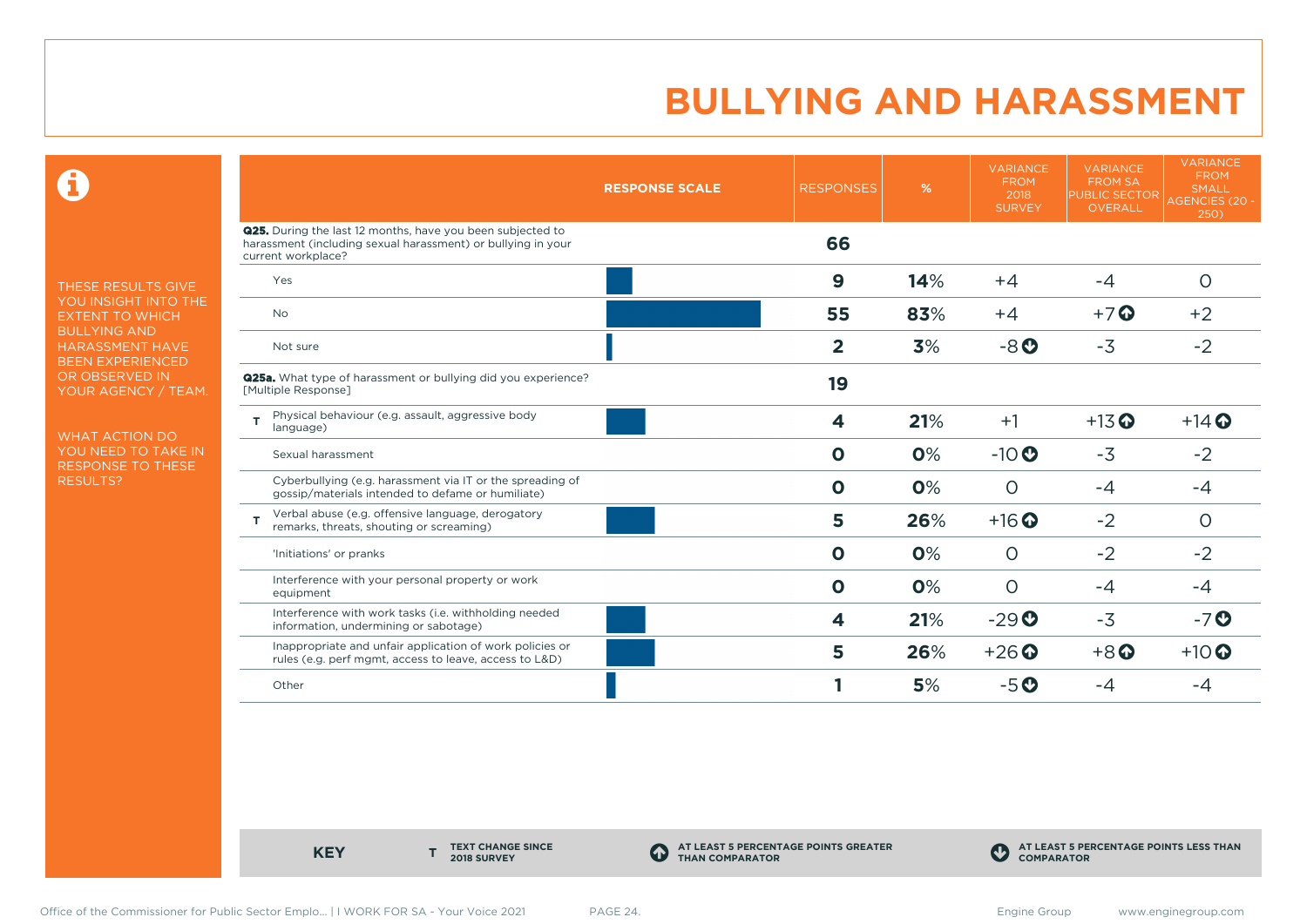$\mathbf \Theta$ 

THESE RESULTS GIVE YOU INSIGHT INTO THE EXTENT TO WHICH BULLYING AND HARASSMENT HAVE BEEN EXPERIENCED OR OBSERVED IN YOUR AGENCY / TEAM.

WHAT ACTION DO YOU NEED TO TAKE IN RESPONSE TO THESE RESULTS?

| <b>RESPONSE SCALE</b>                                                                   | <b>RESPONSES</b> | %   | <b>VARIANCE</b><br><b>FROM</b><br>2018<br><b>SURVEY</b> | <b>VARIANCE</b><br><b>FROM SA</b><br><b>PUBLIC SECTOR</b><br><b>OVERALL</b> | <b>VARIANCE</b><br><b>FROM</b><br><b>SMALL</b><br>AGENCIES (20 -<br>250) |
|-----------------------------------------------------------------------------------------|------------------|-----|---------------------------------------------------------|-----------------------------------------------------------------------------|--------------------------------------------------------------------------|
| <b>Q25b.</b> Who was responsible for the harassment or bullying?<br>[Multiple Response] | 10               |     |                                                         |                                                                             |                                                                          |
| Someone more junior than you                                                            | $\mathbf 0$      | 0%  | $-43o$                                                  | $-7o$                                                                       | $-6o$                                                                    |
| Client, customer or stakeholder                                                         | $\mathbf 0$      | 0%  | $-14$ $\odot$                                           | $-6o$                                                                       | $-3$                                                                     |
| T Co-worker                                                                             | $\mathbf 0$      | 0%  | $-14$ <b>O</b>                                          | $-27$                                                                       | $-24$                                                                    |
| A group of co-workers                                                                   | $\mathbf 0$      | 0%  | $-29$ <sup>O</sup>                                      | $-8o$                                                                       | $-7o$                                                                    |
| Contractor                                                                              | $\mathbf{o}$     | 0%  | $\circ$                                                 | $-1$                                                                        | $-1$                                                                     |
| Consultant/service provider                                                             | $\mathbf 0$      | 0%  | $\circ$                                                 | $-1$                                                                        | $\circ$                                                                  |
| Representative of another South Australian Public Sector<br>agency                      | $\mathbf{o}$     | 0%  | $\circ$                                                 | $-1$                                                                        | $-1$                                                                     |
| Your current manager                                                                    | 4                | 40% | $+40$                                                   | $+23$ <sup>O</sup>                                                          | $+22$                                                                    |
| A previous manager                                                                      | 3                | 30% | $+30$ <sup>O</sup>                                      | $+20$                                                                       | $+20$                                                                    |
| Someone more senior than you (other than your<br>manager)                               | 3                | 30% | $+30$ <sup>O</sup>                                      | $+8$ <sup>O</sup>                                                           | $+2$                                                                     |
| Minister or ministerial adviser                                                         | $\mathbf 0$      | 0%  | $\circ$                                                 | $\circ$                                                                     | $\circ$                                                                  |
| Unknown                                                                                 | $\mathbf 0$      | 0%  | $\circ$                                                 | $-1$                                                                        | -1                                                                       |

**KEY** 

**TEXT CHANGE SINCE 2018 SURVEY**

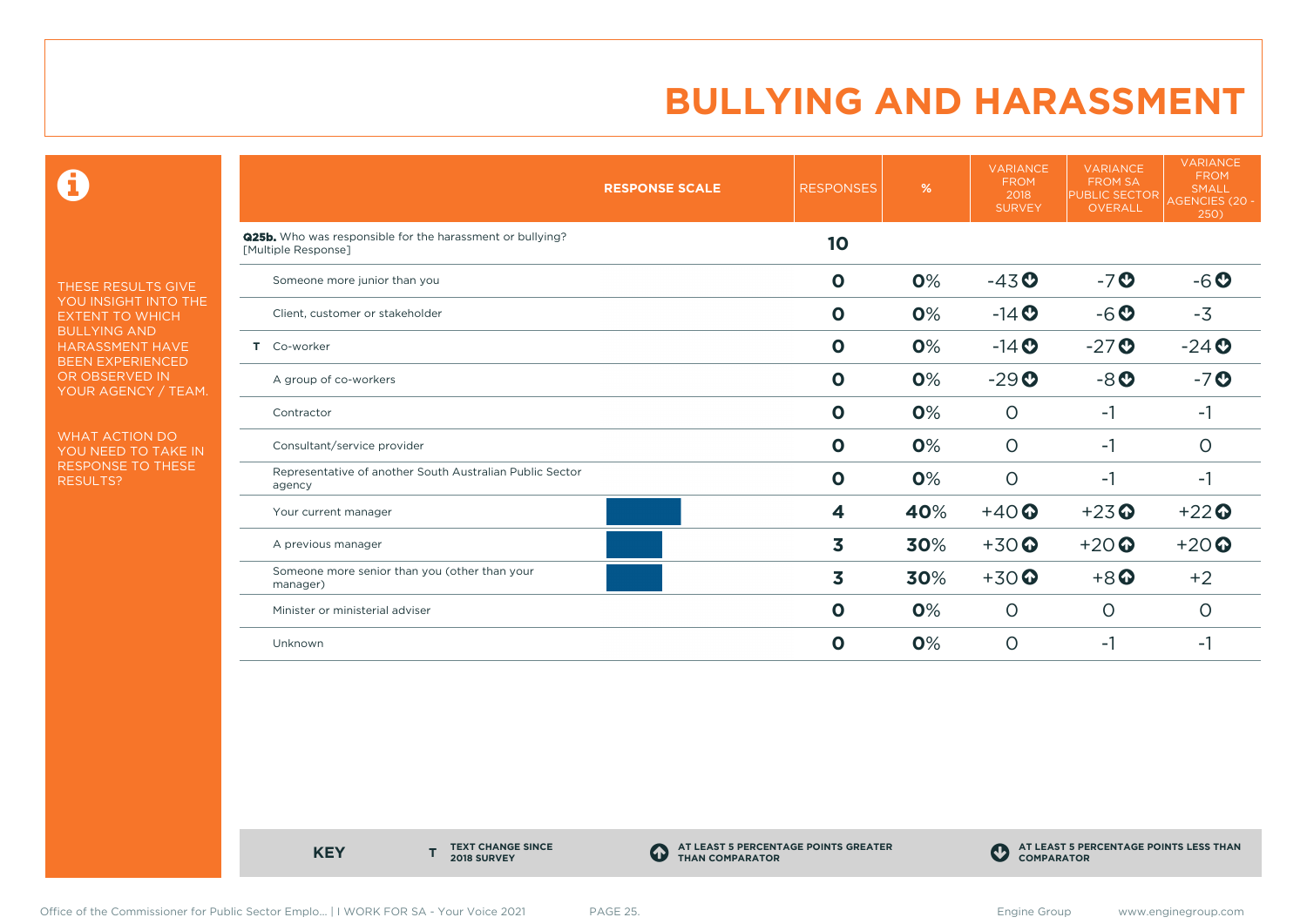$\mathbf \Theta$ 

THESE RESULTS GIVE YOU INSIGHT INTO THE EXTENT TO WHICH BULLYING AND HARASSMENT HAVE BEEN EXPERIENCED OR OBSERVED IN YOUR AGENCY / TEAM.

WHAT ACTION DO YOU NEED TO TAKE IN RESPONSE TO THESE RESULTS?

|                                                                                                                 | <b>RESPONSE SCALE</b> | <b>RESPONSES</b>        | %   | <b>VARIANCE</b><br><b>FROM</b><br>2018<br><b>SURVEY</b> | <b>VARIANCE</b><br><b>FROM SA</b><br><b>PUBLIC SECTOR</b><br>OVERALL | <b>VARIANCE</b><br><b>FROM</b><br><b>SMALL</b><br>AGENCIES (20 -<br>250) |
|-----------------------------------------------------------------------------------------------------------------|-----------------------|-------------------------|-----|---------------------------------------------------------|----------------------------------------------------------------------|--------------------------------------------------------------------------|
| <b>Q25c.</b> What did you do in response to the bullying and<br>harassment you experienced? [Multiple Response] |                       | 17                      |     |                                                         |                                                                      |                                                                          |
| Lodged an internal grievance or complaint                                                                       |                       | 3                       | 18% |                                                         | $+10$ <sup>O</sup>                                                   | $+11$                                                                    |
| Lodged an external complaint (e.g. with the Equal<br>Opportunity Commission, SafeWork SA or the ICAC)           |                       | $\mathbf 0$             | 0%  |                                                         | $-1$                                                                 | $-1$                                                                     |
| Took leave                                                                                                      |                       | 3                       | 18% |                                                         | $+8$ <sup>O</sup>                                                    | $+7$                                                                     |
| Submitted a workers compensation claim                                                                          |                       | $\mathbf 0$             | 0%  |                                                         | -1                                                                   | $\Omega$                                                                 |
| Left the role/team/agency                                                                                       |                       | $\mathbf 0$             | 0%  |                                                         | $-4$                                                                 | $-4$                                                                     |
| Accessed counselling through the agency's Employee<br>Assistance Program (EAP)                                  |                       |                         | 6%  |                                                         | $-1$                                                                 | $-2$                                                                     |
| Accessed professional help (other than EAP)                                                                     |                       | 4                       | 24% |                                                         | $+16$ <sup>O</sup>                                                   | $+13$ <sup>O</sup>                                                       |
| Sought support from my manager                                                                                  |                       | 3                       | 18% |                                                         | $+1$                                                                 | $+2$                                                                     |
| Sought support from a colleague                                                                                 |                       | $\overline{\mathbf{2}}$ | 12% |                                                         | $-9O$                                                                | $-9O$                                                                    |
| Approached the person and asked them to stop                                                                    |                       |                         | 6%  |                                                         | $-3$                                                                 | -4                                                                       |
| Nothing                                                                                                         |                       | $\mathbf 0$             | 0%  |                                                         | $-9O$                                                                | $-7o$                                                                    |
| Other                                                                                                           |                       | $\mathbf 0$             | 0%  |                                                         | $-6o$                                                                | $-7$ $\odot$                                                             |

**KEY C** 

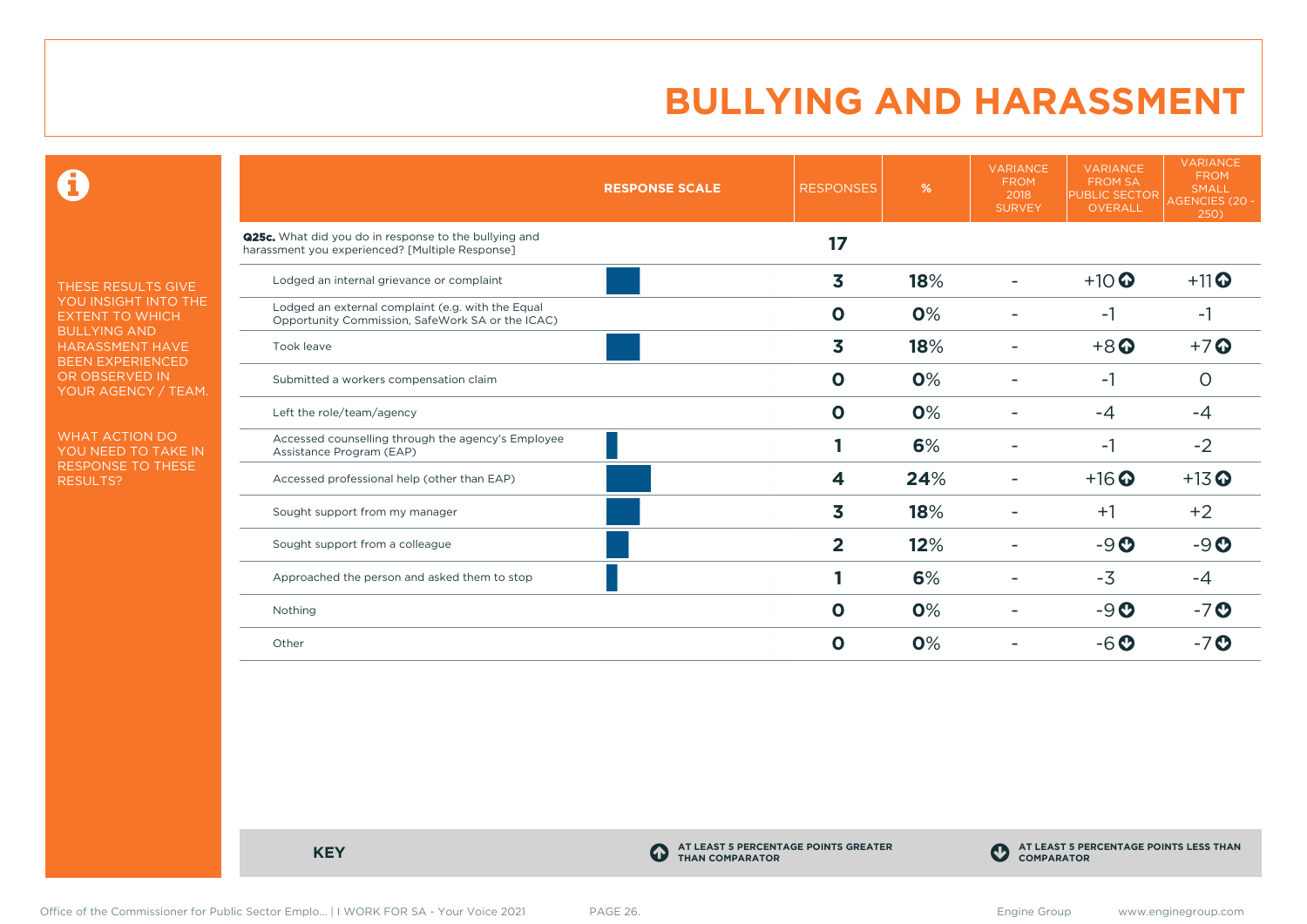VARIANCE

VARIANCE

**VARIANCE** 

 $\mathbf \Omega$ 

| <b>FROM SA</b><br><b>PUBLIC SECTOR</b><br>OVERALL                 | <b>SMALL</b><br>AGENCIES (20 -<br><b>250</b> |  |  |  |  |  |  |
|-------------------------------------------------------------------|----------------------------------------------|--|--|--|--|--|--|
|                                                                   |                                              |  |  |  |  |  |  |
| The data for this question has been hidden for anonymity reasons. |                                              |  |  |  |  |  |  |
| The data for this question has been hidden for anonymity reasons. |                                              |  |  |  |  |  |  |
| The data for this question has been hidden for anonymity reasons. |                                              |  |  |  |  |  |  |
| The data for this question has been hidden for anonymity reasons. |                                              |  |  |  |  |  |  |
|                                                                   |                                              |  |  |  |  |  |  |

WHAT ACTION DO YOU NEED TO TAKE IN RESPONSE TO THESE RESULTS?

**KEY C** 

**AT LEAST 5 PERCENTAGE POINTS GREATER THAN COMPARATOR**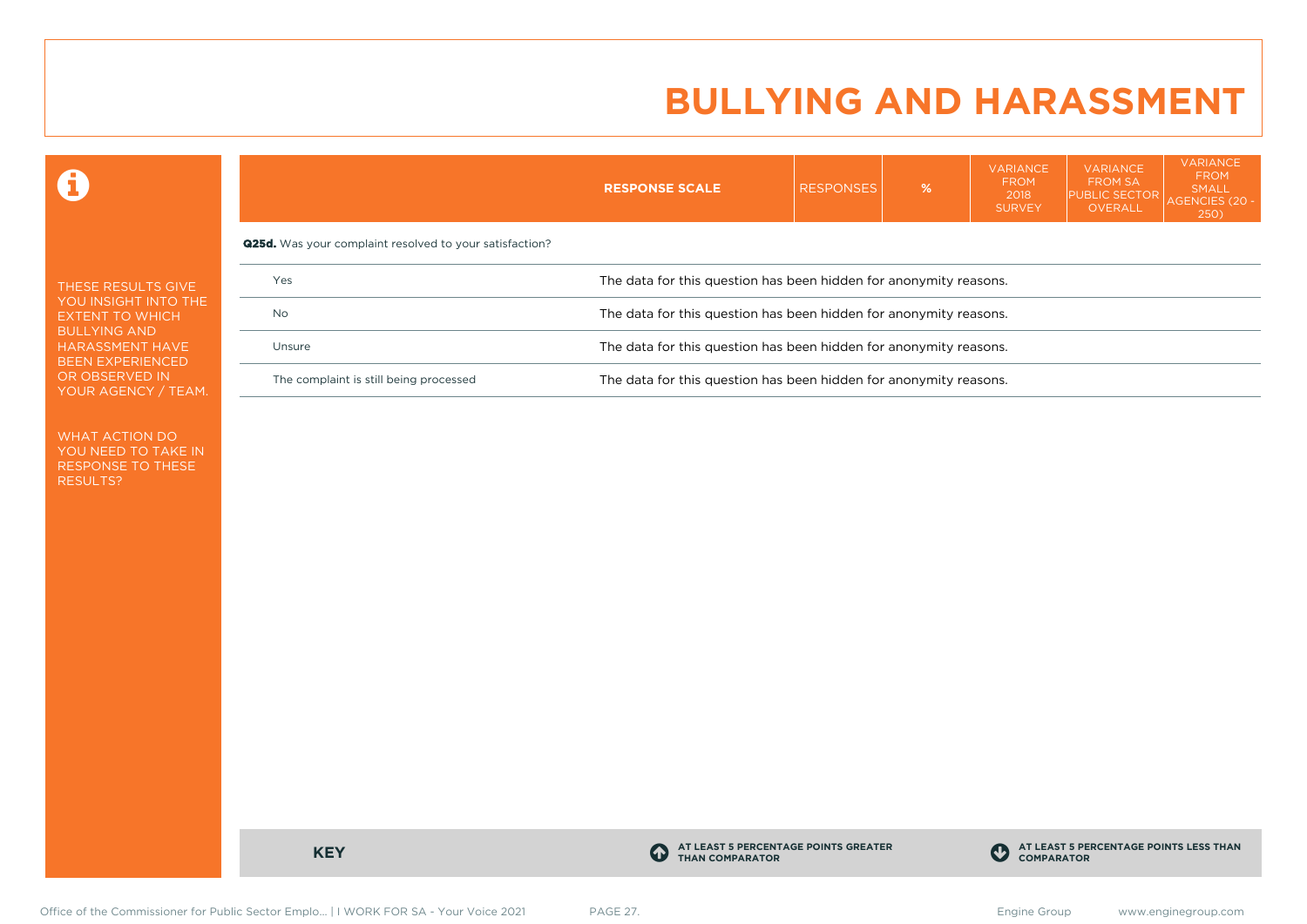$\mathbf \Theta$ 

THESE RESULTS GIVE YOU INSIGHT INTO THE EXTENT TO WHICH BULLYING AND HARASSMENT HAVE BEEN EXPERIENCED OR OBSERVED IN YOUR AGENCY / TEAM.

WHAT ACTION DO YOU NEED TO TAKE IN RESPONSE TO THESE RESULTS?

|                                                               | <b>RESPONSE SCALE</b> | <b>RESPONSES</b> | %   | <b>VARIANCE</b><br><b>FROM</b><br>2018<br><b>SURVEY</b> | <b>VARIANCE</b><br><b>FROM SA</b><br><b>PUBLIC SECTOR</b><br>OVERALL | <b>VARIANCE</b><br><b>FROM</b><br>SMALL<br>AGENCIES (20 -<br>250) |
|---------------------------------------------------------------|-----------------------|------------------|-----|---------------------------------------------------------|----------------------------------------------------------------------|-------------------------------------------------------------------|
| <b>Q25e.</b> Why did you not lodge one? [Multiple Response]   |                       | 12               |     |                                                         |                                                                      |                                                                   |
| The matter was resolved informally                            |                       | $\overline{2}$   | 17% |                                                         | $+12$ <sup>O</sup>                                                   | $+13$ <sup>O</sup>                                                |
| It could affect my career                                     |                       | $\overline{2}$   | 17% |                                                         | $+2$                                                                 | $\circ$                                                           |
| It could affect my working relationships                      |                       | 4                | 33% | -                                                       | $+15$ <sup>O</sup>                                                   | $+16$ <sup>O</sup>                                                |
| Managers accepted the behaviour                               |                       | $\mathbf 0$      | 0%  |                                                         | $-10$                                                                | $-10$                                                             |
| I did not trust that action would be taken                    |                       | 3                | 25% |                                                         | $+4$                                                                 | $+3$                                                              |
| I didn't think anyone would believe me                        |                       | $\mathbf 0$      | 0%  |                                                         | $-4$                                                                 | $-6o$                                                             |
| I did not have enough evidence                                |                       | $\mathbf 0$      | 0%  |                                                         | $-5o$                                                                | $-4$                                                              |
| I did not think the harassment/bullying was serious<br>enough |                       | O                | 0%  |                                                         | $-6o$                                                                | $-4$                                                              |
| I did not know how to report it                               |                       | $\mathbf 0$      | 0%  |                                                         | $-4$                                                                 | -4                                                                |
| I thought the reporting process was too difficult             |                       |                  | 8%  | -                                                       | $+5o$                                                                | $+5$ <sup>O</sup>                                                 |
| I thought that action would be too slow                       |                       | $\mathbf 0$      | 0%  |                                                         | $-3$                                                                 | $-3$                                                              |
| Other                                                         |                       | O                | 0%  |                                                         | $-6o$                                                                | $-8o$                                                             |

**KEY C** 

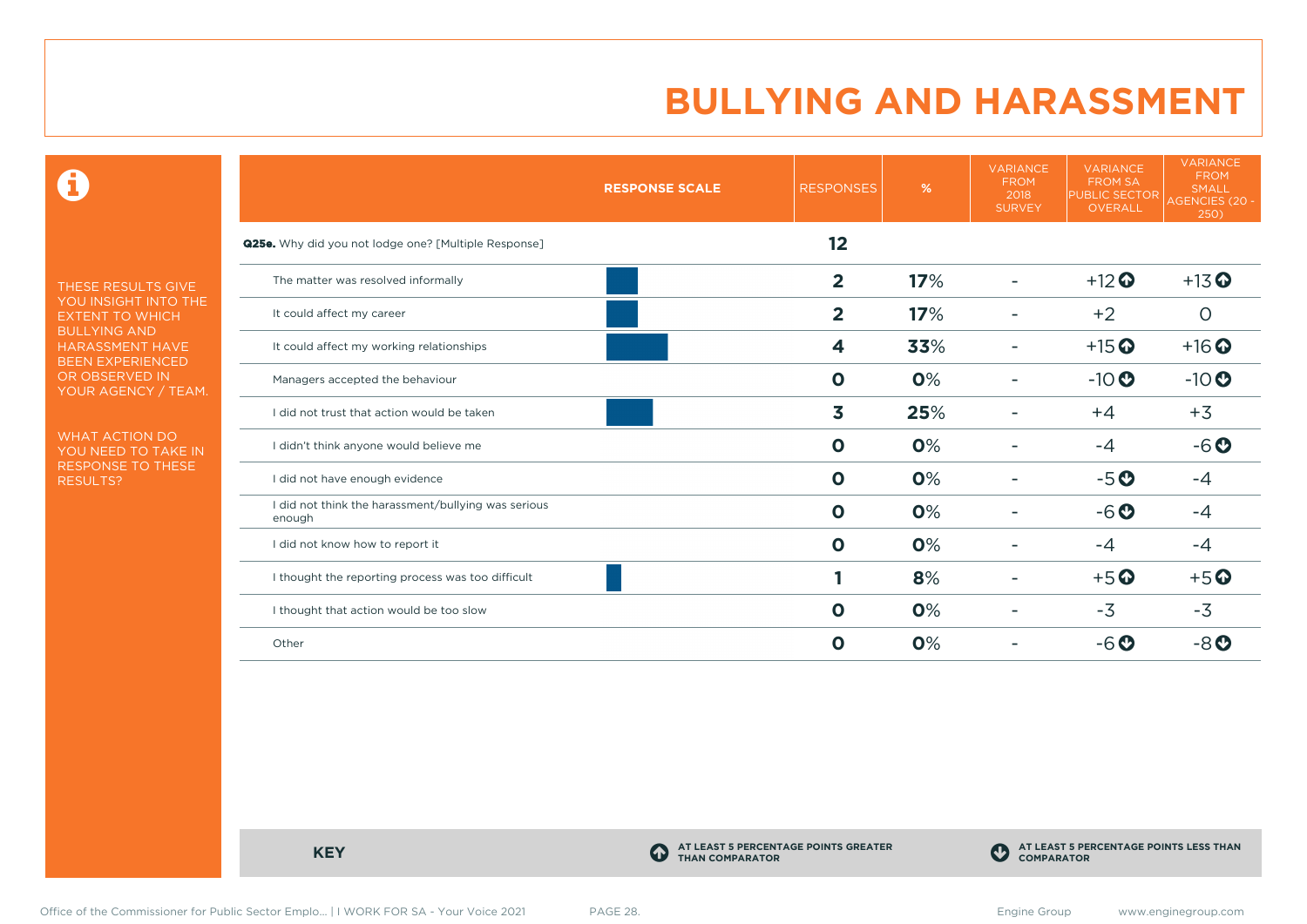### **DISCRIMINATION**

 $\mathbf \Theta$ 

THESE RESULTS GIVE YOU INSIGHT INTO EXPERIENCES OF DISCRIMINATION IN THIS AGENCY / TEAM

WHAT ACTION DO YOU NEED TO TAKE IN RESPONSE TO THESE RESULTS?

|                                                                                                                             | <b>RESPONSE SCALE</b> | <b>RESPONSES</b> | %   | <b>VARIANCE</b><br><b>FROM</b><br>2018<br><b>SURVEY</b> | <b>VARIANCE</b><br><b>FROM SA</b><br><b>PUBLIC SECTOR</b><br>OVERALL | VARIANCE<br><b>FROM</b><br><b>SMALL</b><br>AGENCIES (20 -<br>250) |
|-----------------------------------------------------------------------------------------------------------------------------|-----------------------|------------------|-----|---------------------------------------------------------|----------------------------------------------------------------------|-------------------------------------------------------------------|
| <b>Q26.</b> During the last 12 months, in your current agency, have you<br>personally experienced workplace discrimination? |                       | 66               |     |                                                         |                                                                      |                                                                   |
| <b>No</b>                                                                                                                   |                       | 60               | 91% |                                                         | $+9$ $\odot$                                                         | $+7$ $\odot$                                                      |
| Yes, from people in my agency                                                                                               |                       |                  | 3%  |                                                         | $-6o$                                                                | $-5o$                                                             |
| Yes, from people outside my agency                                                                                          |                       |                  | 2%  |                                                         | O                                                                    | $+$                                                               |
| Don't know                                                                                                                  |                       |                  | 5%  |                                                         | -4                                                                   | -3                                                                |
|                                                                                                                             |                       |                  |     |                                                         |                                                                      |                                                                   |

**KEY C** 

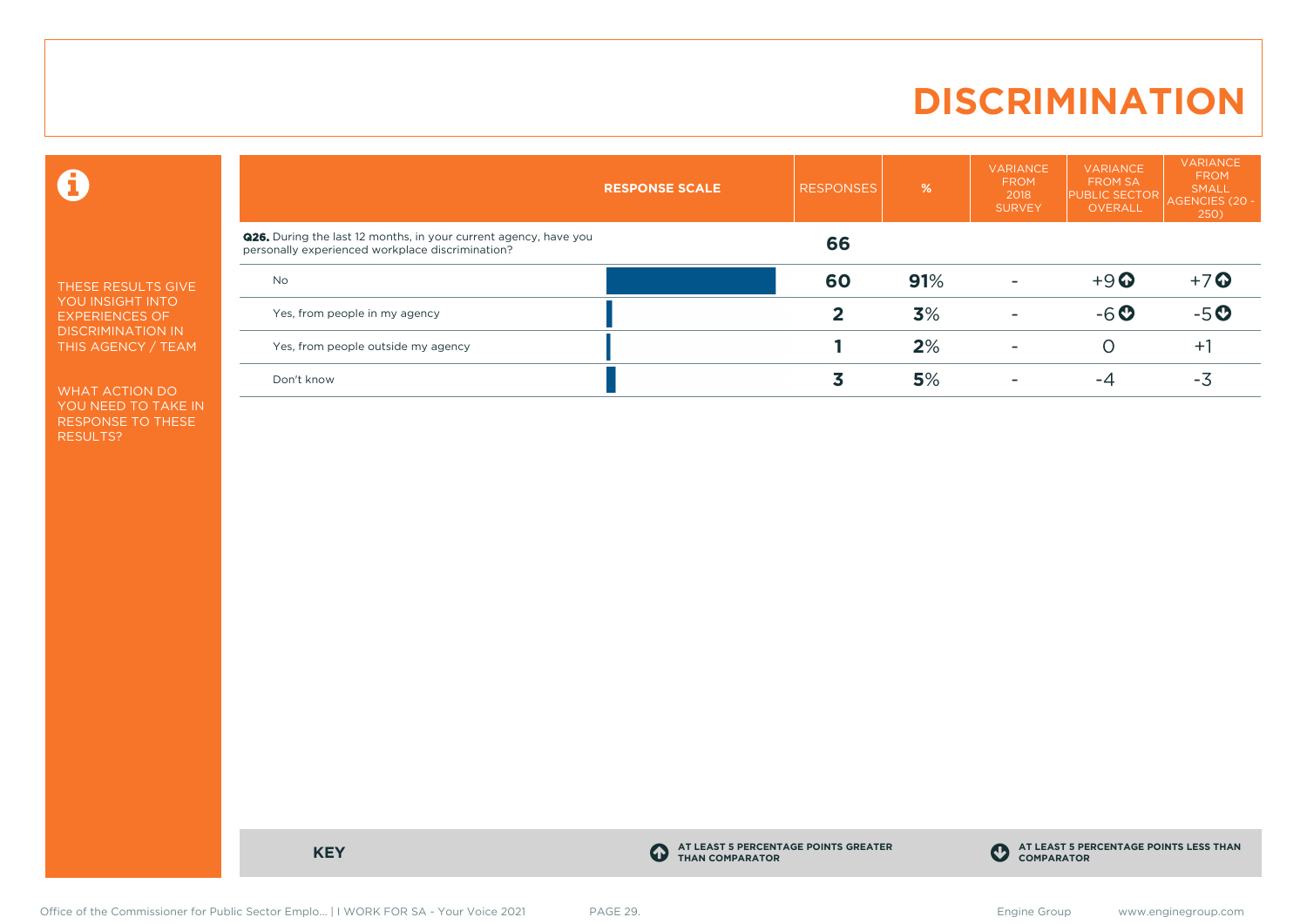### **DISCRIMINATION**

0

THESE RESULTS GIVE YOU INSIGHT INTO EXPERIENCES OF DISCRIMINATION IN THIS AGENCY / TEAM

WHAT ACTION DO YOU NEED TO TAKE IN RESPONSE TO THESE RESULTS?

|                                                                                          | <b>RESPONSE SCALE</b>                                             | <b>RESPONSES</b>                                                  | % | <b>VARIANCE</b><br><b>FROM</b><br>2018<br><b>SURVEY</b> | <b>VARIANCE</b><br><b>FROM SA</b><br><b>PUBLIC SECTOR</b><br><b>OVERALL</b> | <b>VARIANCE</b><br><b>FROM</b><br><b>SMALL</b><br><b>AGENCIES (20 -</b><br>250) |  |  |  |  |
|------------------------------------------------------------------------------------------|-------------------------------------------------------------------|-------------------------------------------------------------------|---|---------------------------------------------------------|-----------------------------------------------------------------------------|---------------------------------------------------------------------------------|--|--|--|--|
| <b>Q26a.</b> What was the type of discrimination you experienced?<br>[Multiple Response] |                                                                   |                                                                   |   |                                                         |                                                                             |                                                                                 |  |  |  |  |
| Age                                                                                      |                                                                   | The data for this question has been hidden for anonymity reasons. |   |                                                         |                                                                             |                                                                                 |  |  |  |  |
| Breastfeeding                                                                            |                                                                   | The data for this question has been hidden for anonymity reasons. |   |                                                         |                                                                             |                                                                                 |  |  |  |  |
| Caring responsibilities                                                                  |                                                                   | The data for this question has been hidden for anonymity reasons. |   |                                                         |                                                                             |                                                                                 |  |  |  |  |
| Disability/impairment                                                                    |                                                                   | The data for this question has been hidden for anonymity reasons. |   |                                                         |                                                                             |                                                                                 |  |  |  |  |
| Gender identity/gender history                                                           |                                                                   | The data for this question has been hidden for anonymity reasons. |   |                                                         |                                                                             |                                                                                 |  |  |  |  |
| Marital status                                                                           |                                                                   | The data for this question has been hidden for anonymity reasons. |   |                                                         |                                                                             |                                                                                 |  |  |  |  |
| Part-time work status                                                                    |                                                                   | The data for this question has been hidden for anonymity reasons. |   |                                                         |                                                                             |                                                                                 |  |  |  |  |
| Political conviction including trade union activity                                      | The data for this question has been hidden for anonymity reasons. |                                                                   |   |                                                         |                                                                             |                                                                                 |  |  |  |  |
| Pregnancy including maternity/paternity leave status                                     |                                                                   | The data for this question has been hidden for anonymity reasons. |   |                                                         |                                                                             |                                                                                 |  |  |  |  |
| Race/cultural background                                                                 | The data for this question has been hidden for anonymity reasons. |                                                                   |   |                                                         |                                                                             |                                                                                 |  |  |  |  |
| Religious conviction                                                                     |                                                                   | The data for this question has been hidden for anonymity reasons. |   |                                                         |                                                                             |                                                                                 |  |  |  |  |
| Sex                                                                                      |                                                                   | The data for this question has been hidden for anonymity reasons. |   |                                                         |                                                                             |                                                                                 |  |  |  |  |
| Sexual orientation                                                                       | The data for this question has been hidden for anonymity reasons. |                                                                   |   |                                                         |                                                                             |                                                                                 |  |  |  |  |
| Work from home/remote status                                                             | The data for this question has been hidden for anonymity reasons. |                                                                   |   |                                                         |                                                                             |                                                                                 |  |  |  |  |
| Physical health/mental health challenges (not defined as a<br>disability)                | The data for this question has been hidden for anonymity reasons. |                                                                   |   |                                                         |                                                                             |                                                                                 |  |  |  |  |
| Other                                                                                    | The data for this question has been hidden for anonymity reasons. |                                                                   |   |                                                         |                                                                             |                                                                                 |  |  |  |  |
|                                                                                          |                                                                   |                                                                   |   |                                                         |                                                                             |                                                                                 |  |  |  |  |

**KEY C** 

**AT LEAST 5 PERCENTAGE POINTS GREATER THAN COMPARATOR**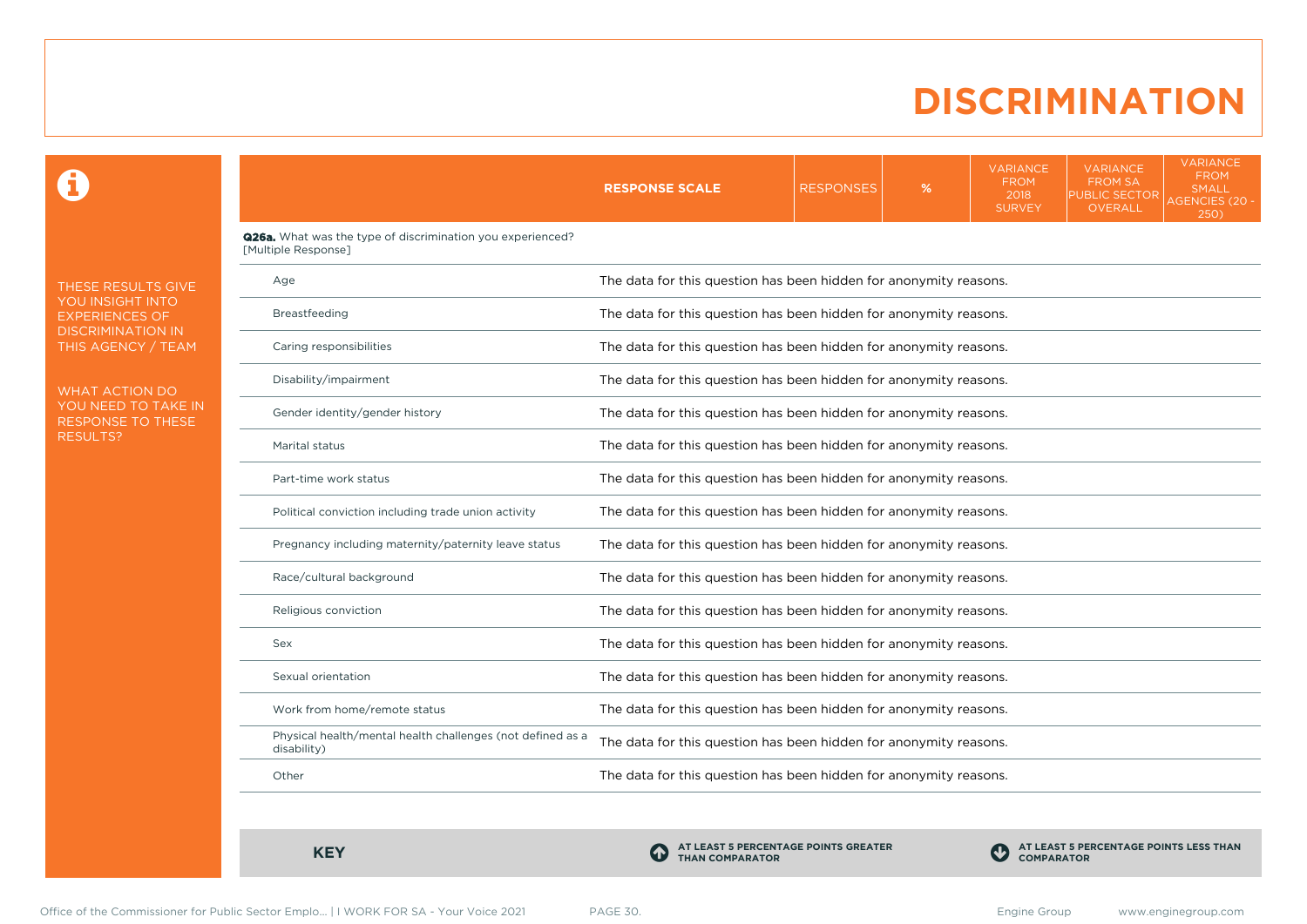# **APPENDIX A: METHODOLOLOGY**

#### SURVEY TIMEFRAME

This report contains results for the I WORK FOR SA - Your Voice Survey 2021, which was open from 27 April to 28 May 2021.

#### INDEX CALCULATIONS

Where questions have been grouped together to form an index for example Enabling High Performance, this has been calculated by adding the positive scores of all items in the group, and then dividing by the total number of respondents across all questions in the group to create a % positive average figure. For ease of reporting this figure has been rounded. Please note this does not apply to the Engagement Index which has been calculated using the method outlined below.

#### EMPLOYEE ENGAGEMENT INDEX

Scores are assigned to each of the question responses in the index (100% Strongly agree, 75% Agree, 50% Neither agree nor disagree, 25% Disagree, and 0% Strongly disagree). Once the scores are added together these are then divided by the number of respondents to create an average % positive. For ease of reporting this figure has been rounded.

#### KEY DRIVER ANALYSIS

Experience tells us that a successful response to survey results requires focus on key priorities. Key driver analysis (KDA) helps identify these priority areas. Statistical techniques including factor and regression analysis identifies the factors (groups of questions) and individual questions with the strongest influence on your engagement index.

Firstly, factor analysis identifies patterns in the survey questions, allowing us to see if a group of questions are measuring the same underlying characteristic(s) (i.e. they belong to the same survey theme). This statistical technique assumes that when questions are answered in a similar way, the employee is thinking about the same underlying theme.

Regression analysis is then used to identify questions most likely to influence and drive employee engagement within each theme. This is achieved by developing a statistical model which determines the importance ('weight') of each question on engagement. These weights are used to identify which questions have the most impact on engagement. Once we know the highest impacting factors, to simplify reporting we take the highest impacting questions from the top factors to determine 5 key driver questions.

In order to assist smaller organisations and teams to obtain a set of priorities or 'key drivers' we also use local driver analysis (LDA). This is an automated technique which uses correlation analysis to explore the relationship between the survey questions and engagement. Correlation will rank survey questions, and the top 5 are reported as 'key drivers'. Where a team has less than 20 respondents' drivers are inherited from the parent unit.